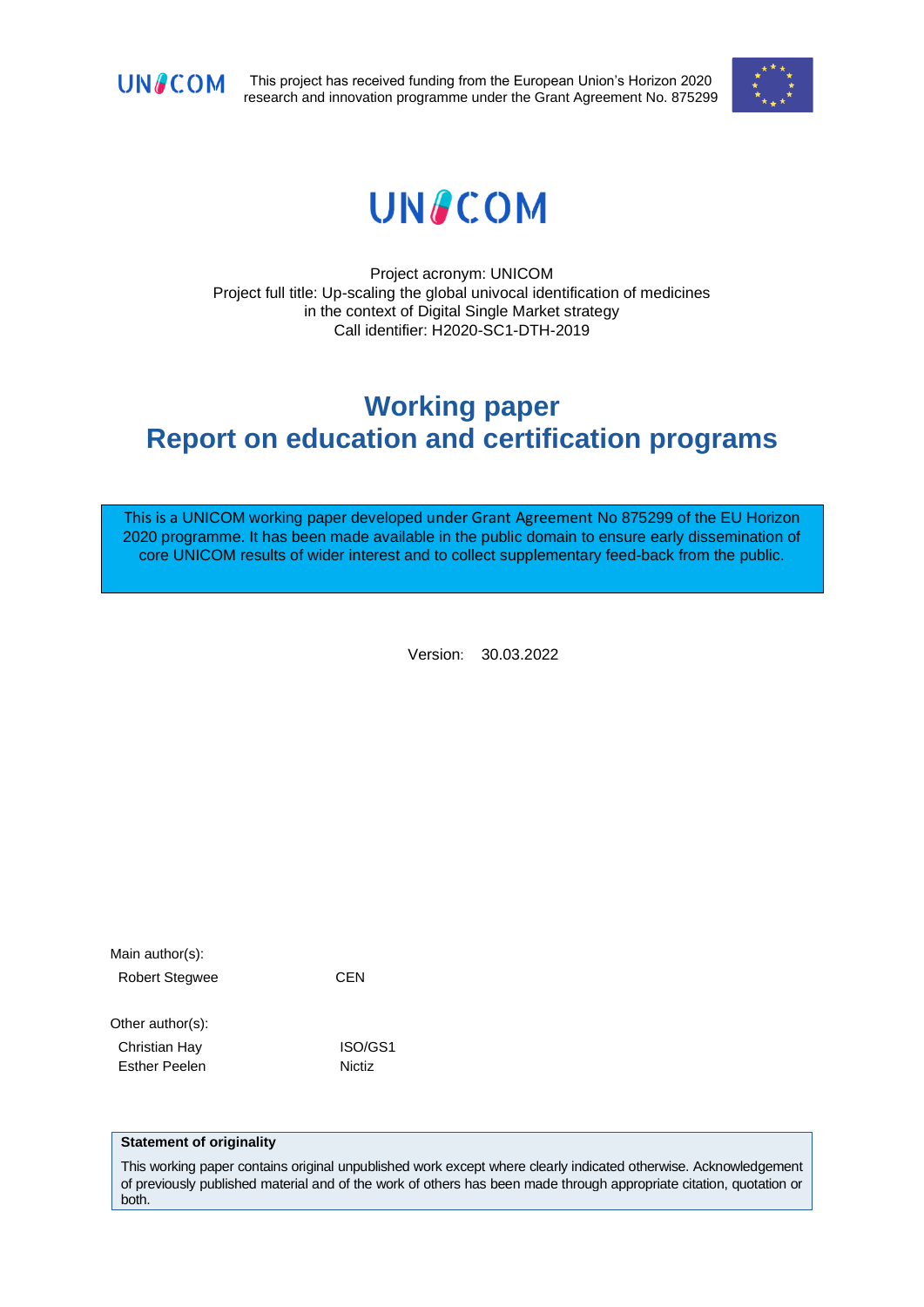# **Working paper abstract**

[The UNICOM project,](https://unicom-project.eu/) financed under Horizon 2020, is about improved patient safety and better healthcare for all. It supports the implementation of Identification of Medicinal Products (IDMP) in the EU, wants to make sure that appropriate education is available for the people engaged in the implementation of IDMP and that a trusted level of knowledge and understanding of IDMP-related standards and terminologies can be requested from the people that engage with future development and maintenance of IDMP implementations.

WP 1 (Task 1.4) carries out research of current education and certification on IDMP and the creation of an educational framework for IDMP-related standards and terminologies. This framework should facilitate the required level of knowledge, beyond a general understanding, for the various relevant organisations and for the identified roles within these organisations. Based on desk research, a questionnaire and individual interviews, relevant roles were identified covering the various organisations (Users, Educators, Medicine Authorities, Standard Developing Organisations, and IT-suppliers). Based on gathered input, five levels of required knowledge were determined, including applicable roles, possible means of education, instruction and certification. Furthermore, this working paper lists a number of prerequisites and recommendations which should be taken into consideration whilst developing the content and implementing educational modules.

Keywords: IDMP, standards, education, certification, medication, patient safety

This document contains material, which is the copyright of the members of the UNICOM consortium listed above, and may not be reproduced or copied without their permission.

The commercial use of any information contained in this document may require a license from the owner of that information.

This document reflects only the views of the authors, and the European Commission is not liable for any use that may be made of its contents. The information in this document is provided "as is", without warranty of any kind, and accept no liability for loss or damage suffered by any person using this information.

© 2019-2023. The participants of the UNICOM project.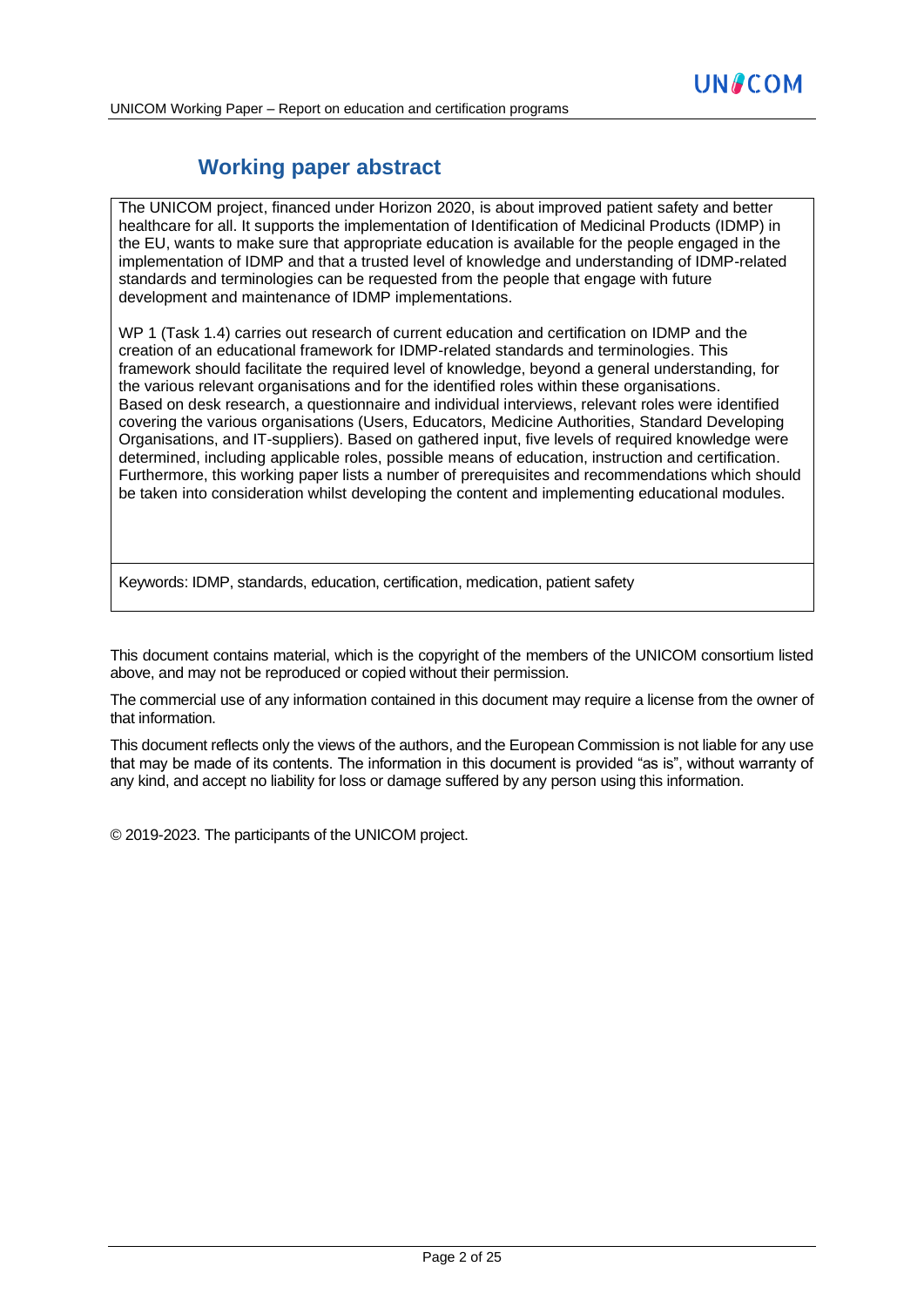# **TABLE OF CONTENTS**

| 1 |     |                                                                                  |  |
|---|-----|----------------------------------------------------------------------------------|--|
| 2 |     |                                                                                  |  |
| 3 |     |                                                                                  |  |
|   | 3.1 |                                                                                  |  |
|   | 3.2 |                                                                                  |  |
| 4 |     |                                                                                  |  |
|   | 4.1 |                                                                                  |  |
|   | 4.2 |                                                                                  |  |
|   | 4.3 |                                                                                  |  |
|   | 4.4 |                                                                                  |  |
|   | 4.5 |                                                                                  |  |
| 5 |     |                                                                                  |  |
|   | 5.1 |                                                                                  |  |
|   | 5.2 |                                                                                  |  |
| 6 |     |                                                                                  |  |
| 7 |     |                                                                                  |  |
|   | 7.1 |                                                                                  |  |
|   | 7.2 |                                                                                  |  |
|   | 7.3 | Appendix III - Initial framework, interviewee leaflet including introduction  20 |  |
|   | 7.4 |                                                                                  |  |
| 8 |     |                                                                                  |  |

# **LIST OF FIGURES**

|--|

# **LIST OF TABLES**

| Table 1. Educational Framework Overview for IDMP-related standards and terminologies 14 |  |
|-----------------------------------------------------------------------------------------|--|
|                                                                                         |  |
|                                                                                         |  |
|                                                                                         |  |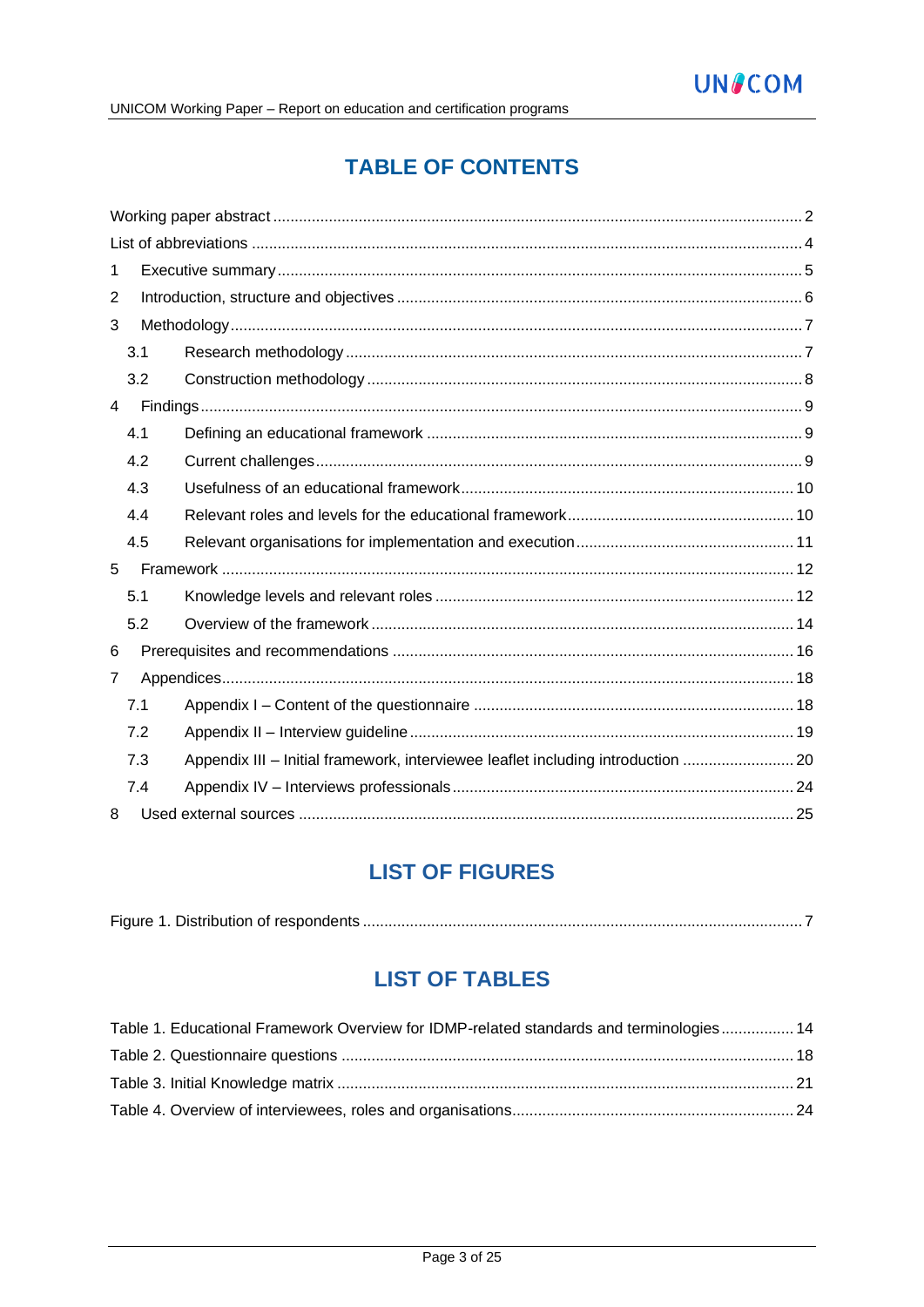# **List of abbreviations**

| <b>Abbreviation</b> | <b>Term</b>                                          |
|---------------------|------------------------------------------------------|
| <b>CDA</b>          | <b>Clinical Document Architecture</b>                |
| eD                  | eDispensing                                          |
| <b>EMA</b>          | <b>European Medicines Agency</b>                     |
| eP                  | ePrescription                                        |
| <b>FDA</b>          | Food and Drug Administration of the United States    |
| <b>FHIR</b>         | Fast healthcare interoperability resources           |
| HL7                 | <b>Health Level Seven</b>                            |
| <b>IDMP</b>         | Identification of medicinal products                 |
| <b>ISO</b>          | International Organisation for Standardization       |
| <b>NCA</b>          | National competent authority                         |
| PhPID               | Pharmaceutical product identifier                    |
| <b>PS</b>           | Patient summary                                      |
| <b>RA</b>           | Regulatory authorities                               |
| <b>SDO</b>          | Standards developing organisation                    |
| <b>SPOR</b>         | Substances, products, organisations and referentials |
| <b>XEVMPD</b>       | Extended EudraVigilance medicinal product dictionary |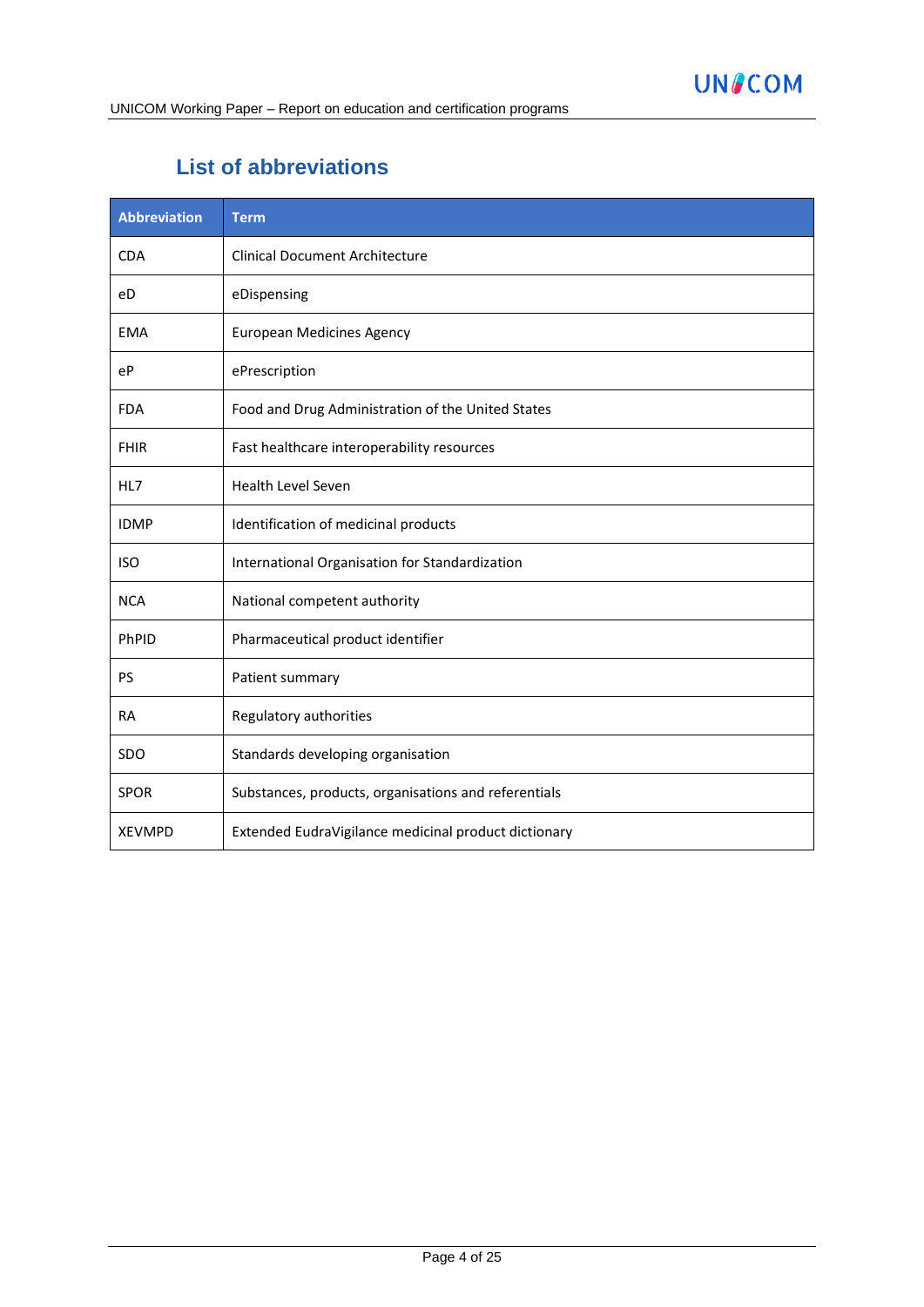# **1 Executive summary**

This UNICOM working paper aims to provide the basis for an educational framework addressing the topic of IDMP-related standards and terminologies. The construction of an educational framework, providing suggestions and guidelines for curricula, aims to support the appropriate usage and support of widely applicable and used standards resulting in safer healthcare. It tries to achieve these results by ensuring that appropriate education is available for the people engaged in the implementation of IDMP and that a trusted level of knowledge and understanding of IDMP-related standards and terminologies can be requested from the people that will engage with this work.

Based on desk research, it was determined to make use of a so-called backwards design to draft the educational framework based on the desired outcome. By backtracking from the desired outcome to the means of instruction, the fitting methods and technologies could be identified. A public questionnaire together with conducted interviews with subject matter experts, led to the construction of five levels of education and relevant roles. These levels are:

- 1. Informative level;
- 2. Foundation level;
- 3. Intermediate level;
- 4. Advanced clinical and regulatory;
- 5. Advanced technical.

In order to keep the framework up to date and relevant, further expansion on these levels is encouraged to cater for specialisation and domain expertise.

Constructing the actual curriculum for these five levels should be done in a joint effort by all organisations involved (Users of standards, Educators, Medicine Authorities, Standard Developing Organisations and IT-suppliers). Due to the fact that industry organisations are likely to be most advanced in the implementation of IDMP, they are able to provide valuable input for the content of the curriculum. The constructed educational modules could be provided by not-for-profit (public) organisations and commercial educators while (international) independent organisations could be overseeing and safeguarding the quality of the education.

For a successful implementation and adoption of this educational framework and the related curricula, a number of prerequisites and recommendations were formulated. Firstly, lowering the threshold for obtaining basic information and use cases would significantly help in creating a widespread understanding of the standards and their usage. Such basic information should be made available freely and accessible for those interested in IDMP or working with the standards and terminologies. Furthermore, standards and terminologies have a tendency to grow to a size that is no longer properly manageable. By actively limiting new additions and constantly scrutinizing the existing body of the standards and terminologies, the size of the IDMP-related standards and terminologies can be kept at a manageable level without the loss of important nuances. This will help in keeping the size of IDMP and therefore the threshold to engage with this topic low for new users who are not familiar with IDMP and its usage.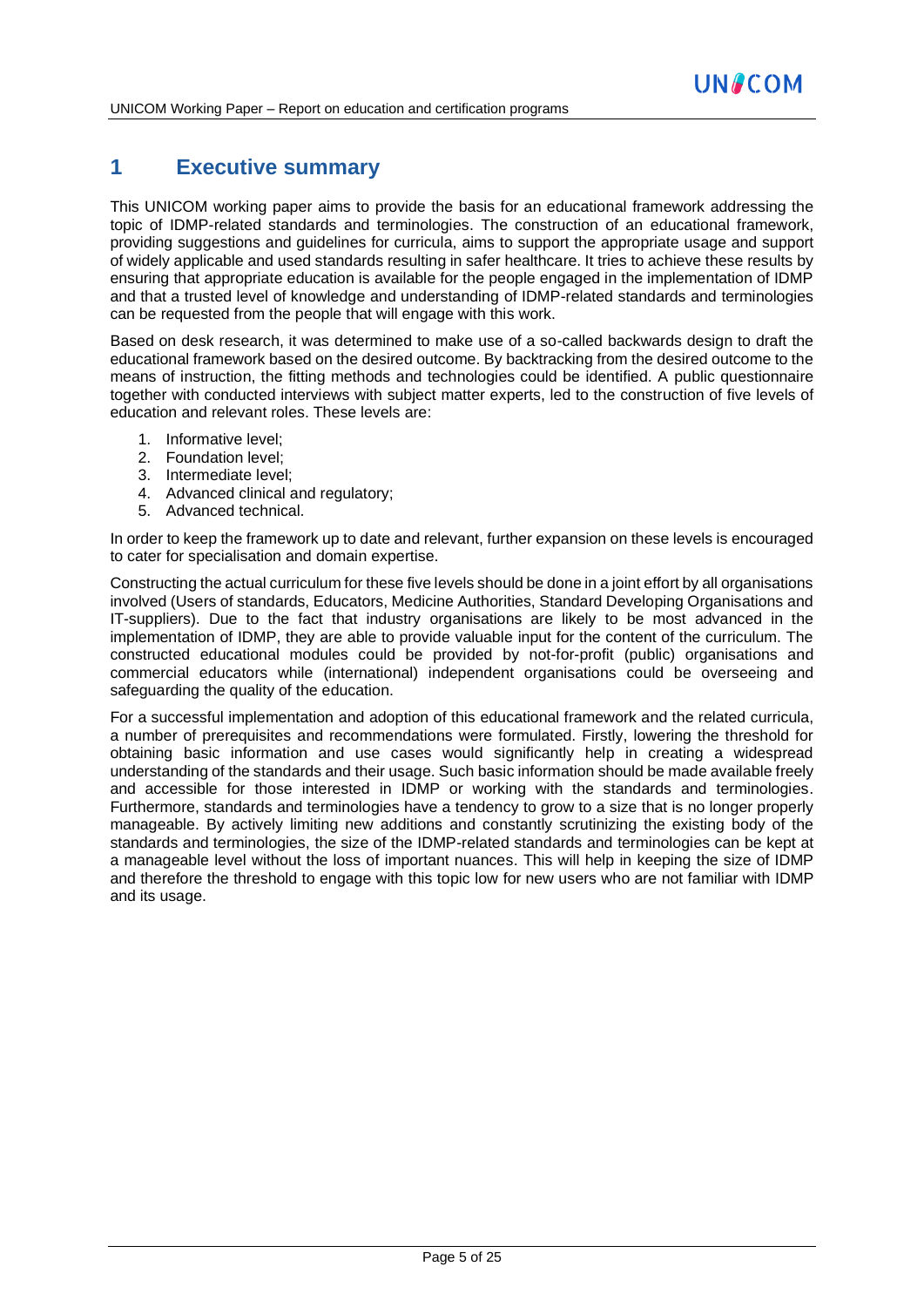# **2 Introduction, structure and objectives**

Currently, the standards and terminologies in the domain of Identification of Medicinal Products (IDMP) are not being used consistently across the various types of organisations and industries that are working with medicinal products on a daily basis. Despite the ISO standards and implementation guidelines being available since 2012<sup>i</sup>, the adoption of IDMP is still incomplete. The lack of coherent education and certification on the use of IDMP-related standards and terminologies (in short IDMP) is regarded as a contributing factor to this undesirable variation across implementations.

[The UNICOM project,](https://unicom-project.eu/) financed under Horizon 2020, is about improved patient safety and better healthcare for all. It supports the implementation of IDMP in the EU, wants to make sure that appropriate education is available for the people engaged in the implementation of IDMP and that a trusted level of knowledge and understanding of IDMP can be requested from the people that will be engaging with this work.

Work Package 1 of the UNICOM project (Task 1.4) is responsible for the creation of an educational framework for IDMP-related standards and terminologies. This framework identifies the required level of knowledge, beyond a general understanding, for the various relevant organisations and for the different roles people have within these organisations. Corresponding certifications could be a means to ensure that the appropriate level of knowledge is attained, either in internal educational programs or when contracting external expertise for IDMP-related projects.

By providing Educators (e.g., universities, not-for-profit organisations, and commercial providers) with an educational framework, they can create a fitting curriculum to provide courses and subsequently certifications matching the needs of organisations that make use of IDMP. This covers the preferred means of instruction and examination as well. The end goal is providing experts and users with the opportunity to adopt the IDMP-related standards and terminologies in such a consistent manner that information is interoperable and all organizations spare resources and increase patient safety.

In this working paper, we have chosen to focus on the description of the educational framework itself rather than providing detailed (scientific) report and analysis of all gathered data. By combining desk research with a questionnaire and individual in-depth interviews, this working paper aimed to provide concrete guidance and recommendations for further development and the creation of the subsequent curriculum. This pragmatic approach will become evident via the structure of this working paper.

After discussing the used methodology for the research and the used methodology for constructing the framework, the results of the Desk Research, questionnaire and interviews will be discussed together per relevant aspect. The concluding section of this working paper presents the proposed educational framework as well as recommendations. Relating to the latter, we also identify a few topics that are not part of the educational framework per se but could be considered as prerequisites for a successful usage of the educational framework or relevant for the use of IDMP in general terms. These additional remarks are presented as a final section of the working paper*.*

In order to create a fitting framework, this working paper aims to achieve the following:

- Define the various relevant organisational roles in demand of knowledge of IDMP-related standards and terminologies;
	- o Differentiate between business, technical and clinical roles;
	- Define the level of knowledge required per role;
- Create insight in the current situation regarding available education and certification across relevant organisations;
- Provide handholds for determining fitting methods of instruction and certification;
- Publish a publicly available overview regarding the needs for education and certification on IDMP for various types of organisations and roles; this would guide future development of targeted service offerings on education and certification.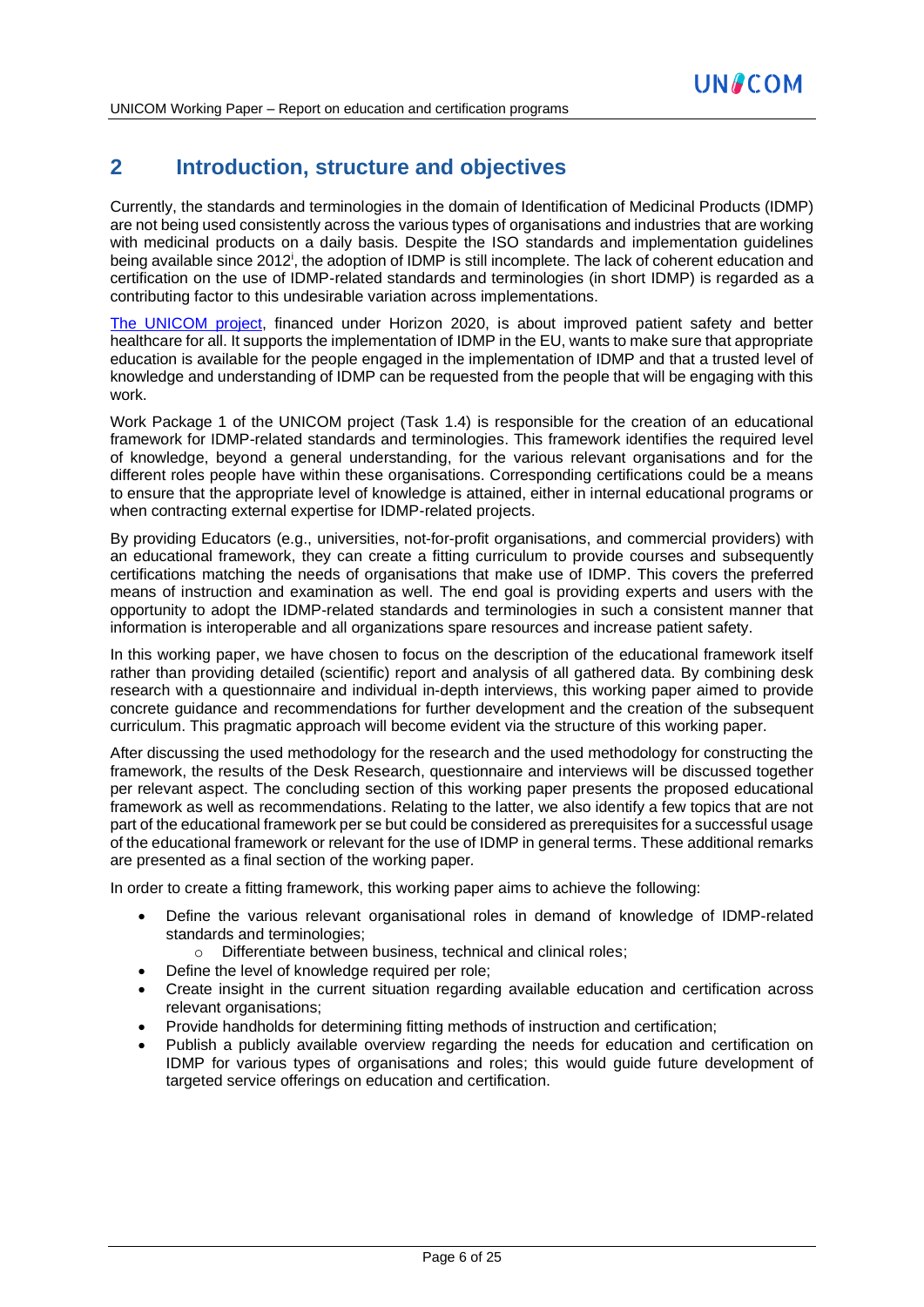# **3 Methodology**

# **3.1 Research methodology**

In order to obtain input for the educational framework, information was gathered from both existing documentation as well as from the developers and regular users of IDMP-related standards and terminologies. This section briefly describes the methods used and the role of formal guiding documents, such as the *e-Competence Framework*. The e-Competence Framework lists an overview of 41 competences and roles relevant in a (professional) ICT working environment.

The main stages of the research consisted of desk research, followed by a questionnaire, sent both to members of the consortium as well as external stakeholders, and concluded with individual interviews to provide more detail where needed.

A questionnaire was chosen to assess the current state and gather the needs for education and certification across the landscape of users of IDMP, as well as the developers of the standards. The desk research provided the basis for an initial set of questions to be used in the questionnaire whereas the e-Competence Framework provided input for the relevant roles. At first instance, the questionnaire was sent out for initial validation to the participants of work package 1. Next it was distributed among all work package leads in the consortium in order to gather feedback on the questions themselves and their phrasing. Based upon this input we decided to structure the questionnaire according to the type of organisation of the respondent.

The questionnaire was then distributed among the members of the UNICOM consortium, as well as the participants in the UNICOM Community of Expertise. The type of organisation determined the flow of questions within the questionnaire. The question formats consisted of both multiple choice, Likert scales as well as free text answers. The final question of the survey was the request to share the contact details of potential other organisations/individual experts that could be interested in participating in the survey. This was designed to create a snowball effect in recruiting respondents to the questionnaire.

The questionnaire was made using Google Forms under a Google Mail account specifically created for the purpose of this survey. A complete overview of the questions (per type of organisation) and the created Google Mail account can be found in Appendix I at the end of this document. The sent-out questionnaire provided the necessary insights regarding the use of IDMP-related standards and terminologies, current education plans, curricula, and the level of understanding in the various types of organisations. Over a period of 2 months 82 individuals, both within and outside the consortium, have replied to the questionnaire providing valuable input. The distribution across the various types of organisations can be found below:



#### **Figure 1. Distribution of respondents**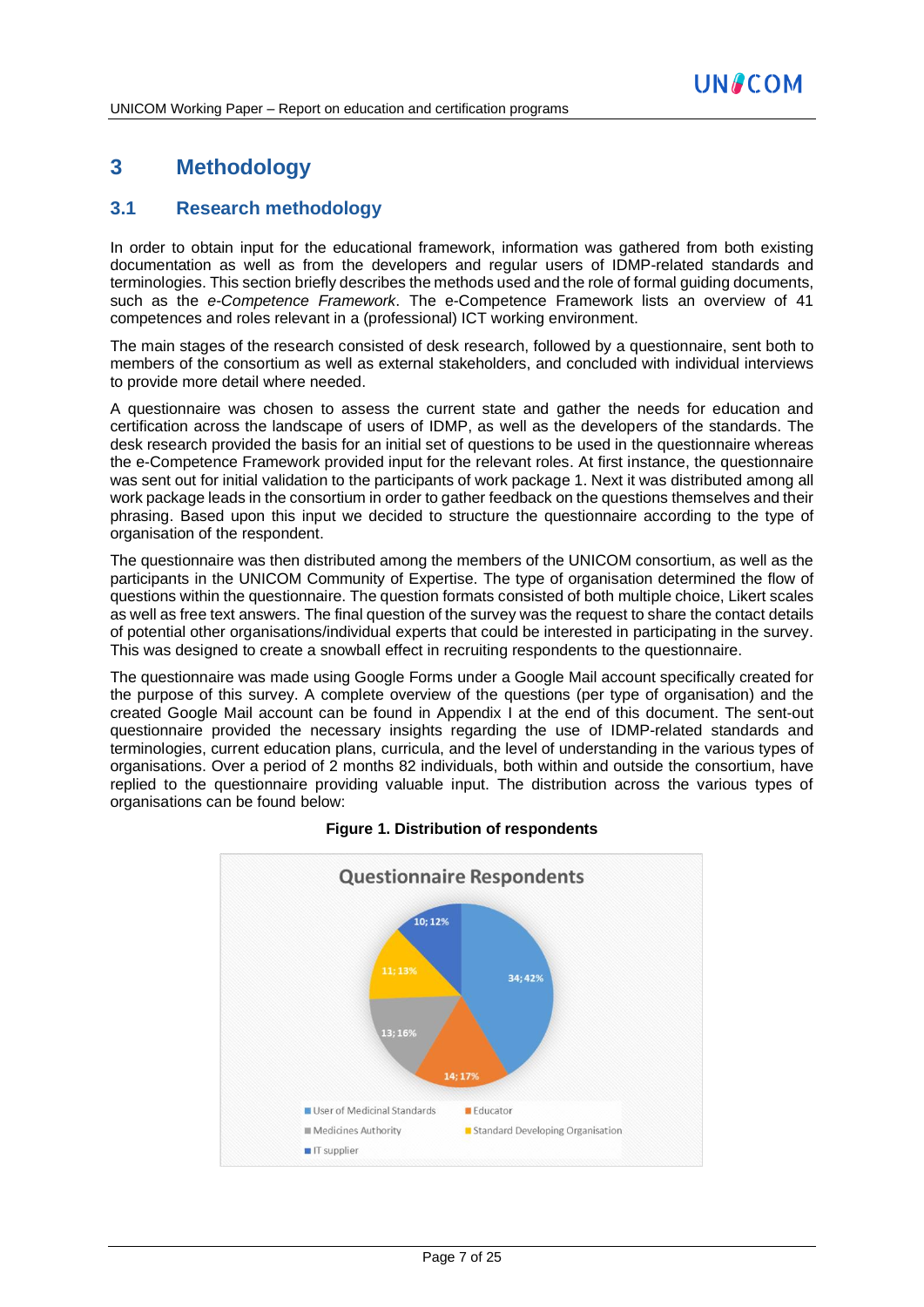The desk research in combination with the results of the questionnaire led to the creation of an initial version of the educational framework. This initial version was included into a leaflet for means of documentation as well as input for the follow-up interviews (see Appendix III). The leaflet was sent to the interviewees in advance to provide insight in the proposed framework. These interviews were conducted with a small distinct group of professionals and aimed to validate the initial version of the framework and to provide more details in particular areas. Furthermore, the required level of knowledge for the various roles was discussed during the interviews, as well as its applicability in their setting. Furthermore, it was discussed which type of organisation should be in control in providing education, assessing knowledge and establishing the curriculum.

# **3.2 Construction methodology**

Because the desired framework aims to facilitate education and certification, the framework could be constructed with a clear end result in mind. Therefore, we chose to make use of the so-called backwards design method when constructing the initial framework and recommend the use of the 5E-methodology to keep the framework up to date. Due to the complexity of the field and the wide range of involved actors and roles, it is not realistic to aim for a definitive framework from the start. Therefore, we position our work as the initial iterations in line with the 5E-methodology<sup>ii</sup> of educational design, as elaborated below. Adding new levels, roles or shifting with the knowledge domains will be necessary based on implementation results.

#### **Backwards Design**

The Backwards Design methodology for a framework starts off with the identification of the desired results; what is the final goal of constructing the framework?<sup>ii</sup> After determining the goal of the framework (the desired level of knowledge for the various roles and the recommended education methods), the content of the curriculum can be determined and at the final stage the methods of instruction can be selected. By following this backwards methodology, the initial and foremost focus of developing the framework covers the desired results.

#### **5E methodology**

The complexity of IDMP and its widespread usage in the future requires recurring evaluation and adjustments. In order to keep the educational framework up to date and fit to its purpose, the so-called 5E methodology could be used. This method of constructing and maintaining an educational framework describes a continuous process of engagement, exploration, explanation, elaboration, and evaluation. Input from all relevant organisations such as industry users, regulatory authorities, and (commercial) educators is crucial for its further development and practical applicability.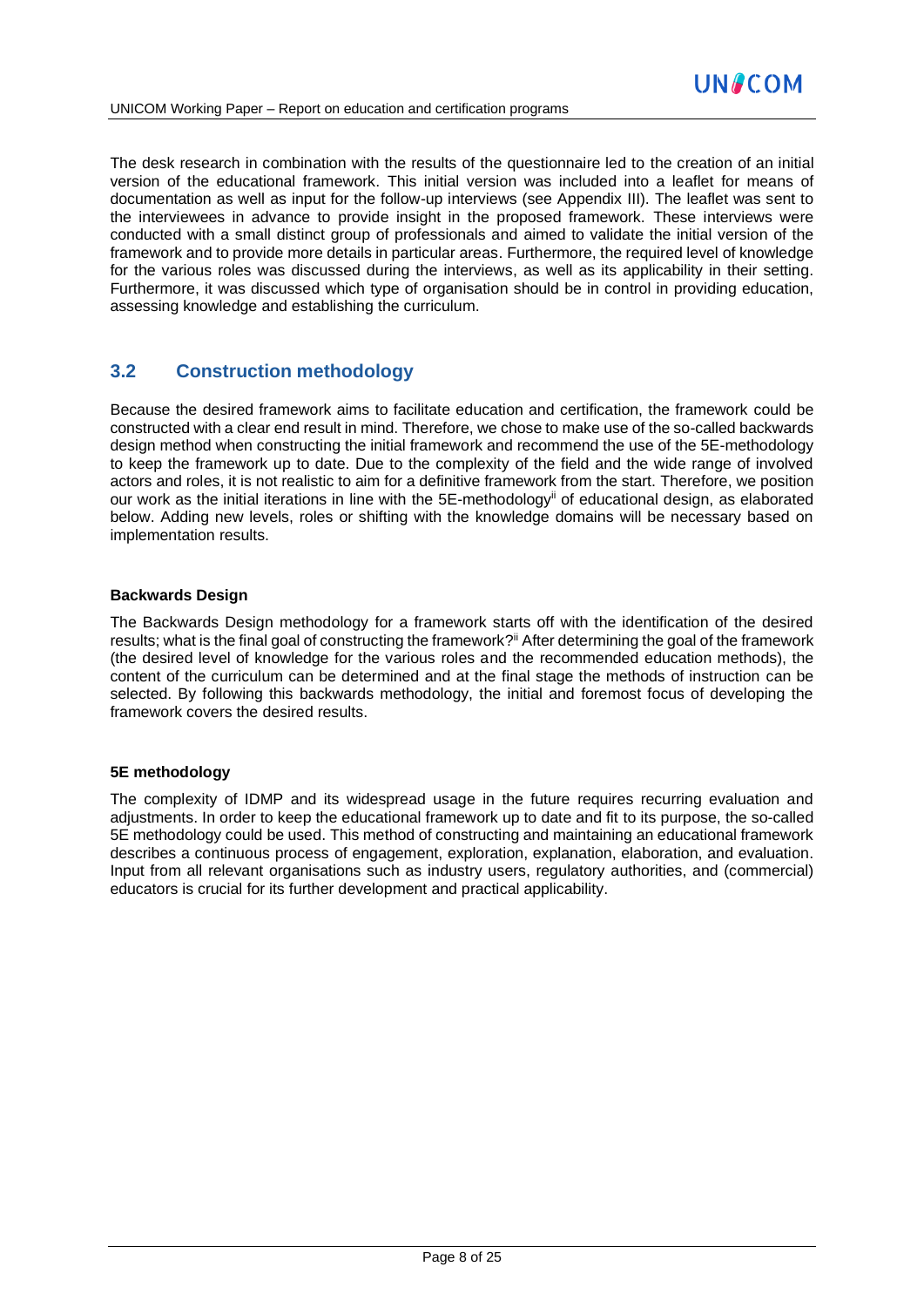# **4 Findings**

### **4.1 Defining an educational framework**

The desk research helped to clarify the definition, goal and to outline the intended scope of an educational framework<sup>iii</sup>. An educational or instructional framework should cater to the teachings of a set curriculum fitting to the level of knowledge required with the intended end results in mind. The methods of instruction and corresponding examination should be tailored to the present level of knowledge among the subjects participating in the educational framework. The citation below nicely summarizes this definition:

"*An instructional framework provides a cohesive structure made up of proven components, but it is adaptable so as to work with varying teaching styles, content areas, and student needs (while maintaining the core structure of the framework)." iv*

Whereas an educational framework covers the outline of an instructional module, the corresponding processes and the level of knowledge, a syllabus is a descriptive list of topics discussed during the course or training. A curriculum often combines both of these aspects in a single document including a detailed overview of the coursework, its examination and a description of the goals and content offered by the educational institution<sup>v</sup>. The educational framework, described in this working paper, presents a structure and a definition of desired outcomes which helps (commercial) educators in developing their own appropriate curriculum including instruction and examination methods.

### **4.2 Current challenges**

Nearly all the respondents to the questionnaire considered the current situation as sub-optimal. According to them, the level of both national and international consensus on standard and definitions is too low and to some extent even non-existent. This lack of consensus causes inefficient collaboration and undermines the potential benefit of standardization. The fact that, according to one of the respondents, the EMA is not consistent in its strategy on the topic of standardization is not advantageous. Recurring revisions and a lack of a long-term strategy on the implementation and usage of IDMP has led to little support of IDMP among professionals.

Suggestions for improvements include the construction of an educational framework for the various required levels of knowledge, to set a global standard as the norm and create a team of experts to assist in mapping to locally used definitions and terminologies. The various levels of knowledge should start off with a generic informative level and culminate in an in-depth understanding of the material and its applicability. A suggestion mentioned multiple times is to really integrate the use of IDMP as a global/enterprise standard encouraged and/or enforced by National Healthcare Authorities. This would include the use of IDMP as an integral part in medication related processes and not just as an addition to already existing processes. By acknowledging the use of IDMP as a best practice, its impact on patient safety will continue to grow.

Furthermore, differentiation within organisations also creates complexity. Interviewees have indicated that even within their organisations the used terms and concepts vary per department. This significantly complicates the implementation of a general standard and terminology. Currently, nearly all education is organised by the departments or internal experts themselves, in accordance with their specific needs and interest. This ad hoc approach is caused by the vast size of the ISO related documentation and the lack of a clear understanding of how to implement – let alone use – the set standards. Their observation is that many people claim to know IDMP and its data model, but few people really understand its functionality and applicability.

### **Challenges regarding curriculum, education, and certification**

In general, the respondents of the survey indicated that there is no concrete level of education or certification required on the topic of IDMP by their organisations. Some respondents refer to UNICOM deliverables, such as [IDMP in a Capsule,](https://bit.ly/IDMP_in_a_capsule) as means of instruction. This implies that no methods of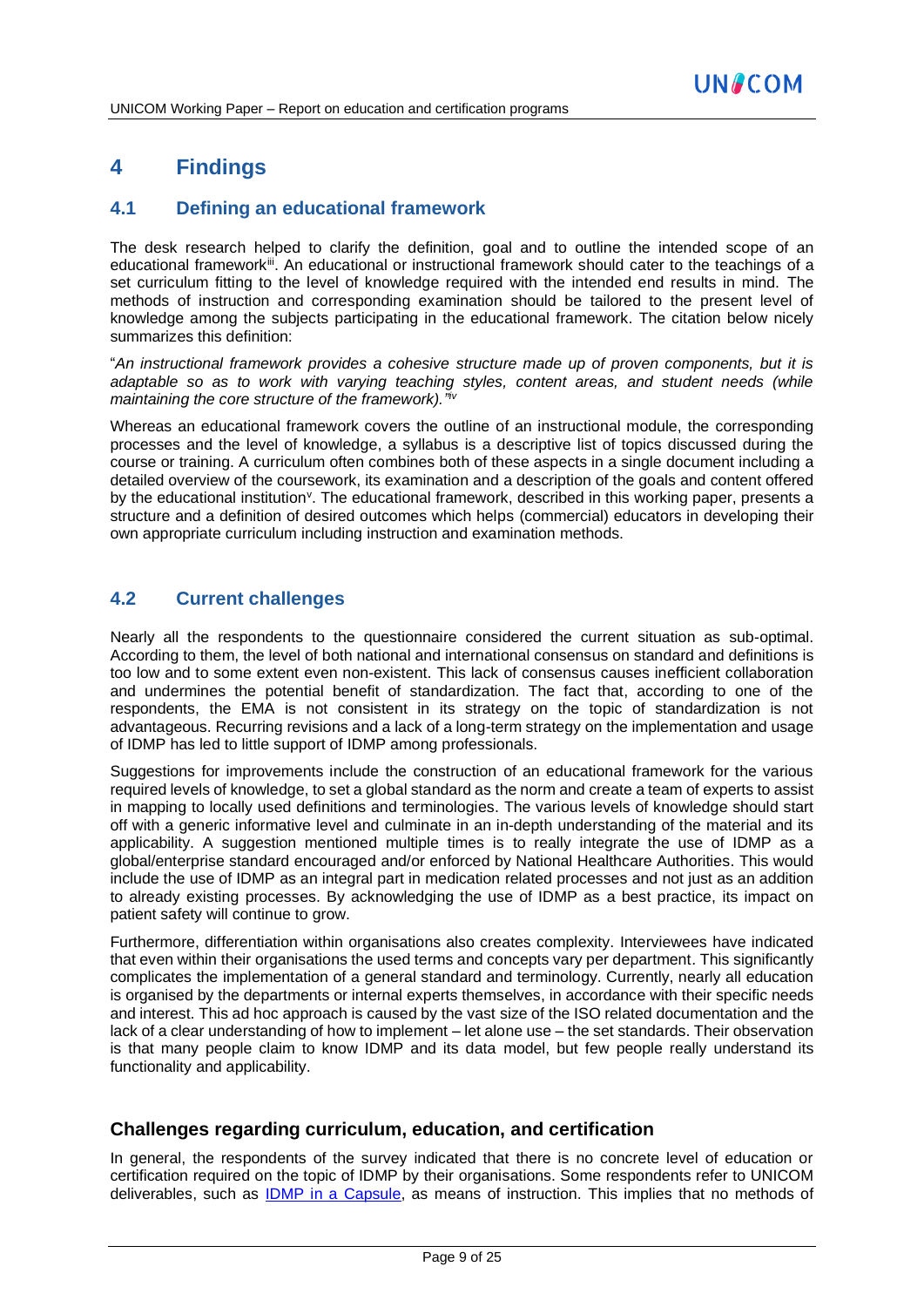instruction were in place in their organisation, before this working paper was published as part of the UNICOM project. Other respondents referred to a general level of understanding for substance experts in their organisation without specifying how to achieve this required level of knowledge. Some respondents indicate that they require a general level of education, such as Bachelor, Master or even PhD in order to understand the topic of IDMP-related standards and terminologies. However, such a degree does not necessarily cover IDMP at the required level, if the topic is covered at all.

Almost none of the respondents indicated that certifications on the topic of IDMP were required by policies or regulations within their organisation, whereas others mentioned the lack of existing official certifications on this topic. ISO standards have been published since 2012 and are maintained on the topic of IDMP but at this moment, no official examination and certification has been introduced. One specific respondent was even a bit wary about the implementation of official certifications because those might provide a false sense of understanding or perceived support for standardization is this domain achieved via IDMP. A certification on the topic of IDMP should not just be required top down from the EU or some national authorities but should really be seen as added value and a desirable certification for personnel in all types of organisations.

### **4.3 Usefulness of an educational framework**

Both respondents to the questionnaire as well as the individual interviewees encouraged the creation of an educational framework and the corresponding implementation. The construction of an educational framework would create a degree of uniformity across the full spectrum of users while providing enough freedom in the distinct curricula for the required levels of knowledge and distinct roles. Furthermore, an educational framework should aim to lower the threshold to learn and invest into obtaining knowledge of IDMP; in the current situation people do not have a clearly defined development path in this regard, resulting in an unstructured method of self-learning. An educational framework would be useful if it provides organisations and users of IDMP with a clear roadmap which allows them to get educated with a structured and (internationally) recognized method of instruction and corresponding certification. Through this, the credibility of such educational modules will be improved as well. However, those certifications must be organised properly in order to preserve their value and credibility.

Additionally, one of the interviewees remarked the exponential growth of applications for new products and medicine. In order to streamline the growing number of applications, the use of the same language will be of great help. A framework to cater to the creation of curricula for education on this common language will facilitate the usage of this same language.

#### **4.4 Relevant roles and levels for the educational framework**

To provide an overview of the relevant roles for IDMP-related standards and terminologies the *EN 16234-1 e-Competence Framework* was used as a basis. The overview in the document is not exhaustive so by providing the respondents to the questionnaire and interviewees with the opportunity to list specific roles that deal with IDMP within their organisation, this provisional list of relevant roles could be expanded upon.

Almost all respondents to the questionnaire, coming from all types of organisations, have indicated that there are specific groups in their respective organisation that are responsible for IDMP. The great variation in answers indicates that there are many different specialisations and professionals working with IDMP-related standards and terminologies. They also indicated that the need to obtain specific knowledge was heavily reliant on the role of the professional and their engagement in the working field. Therefore, a generic distinction between technical, clinical, regulatory and business users was a good first step which is also included in the initial and definitive version of the educational framework.

In order to structure the large number of roles and specialisations, a number of levels are defined. These levels build up from basic information up to a specialised level of understanding relevant for experts. By dividing the large number of roles into these levels, fitting educational goals or topics could be defined. The levels combined with the educational goals and topics make it possible for educators, both not-forprofit as well as commercial, to create a curriculum with a clearly defined purpose in mind. Based on the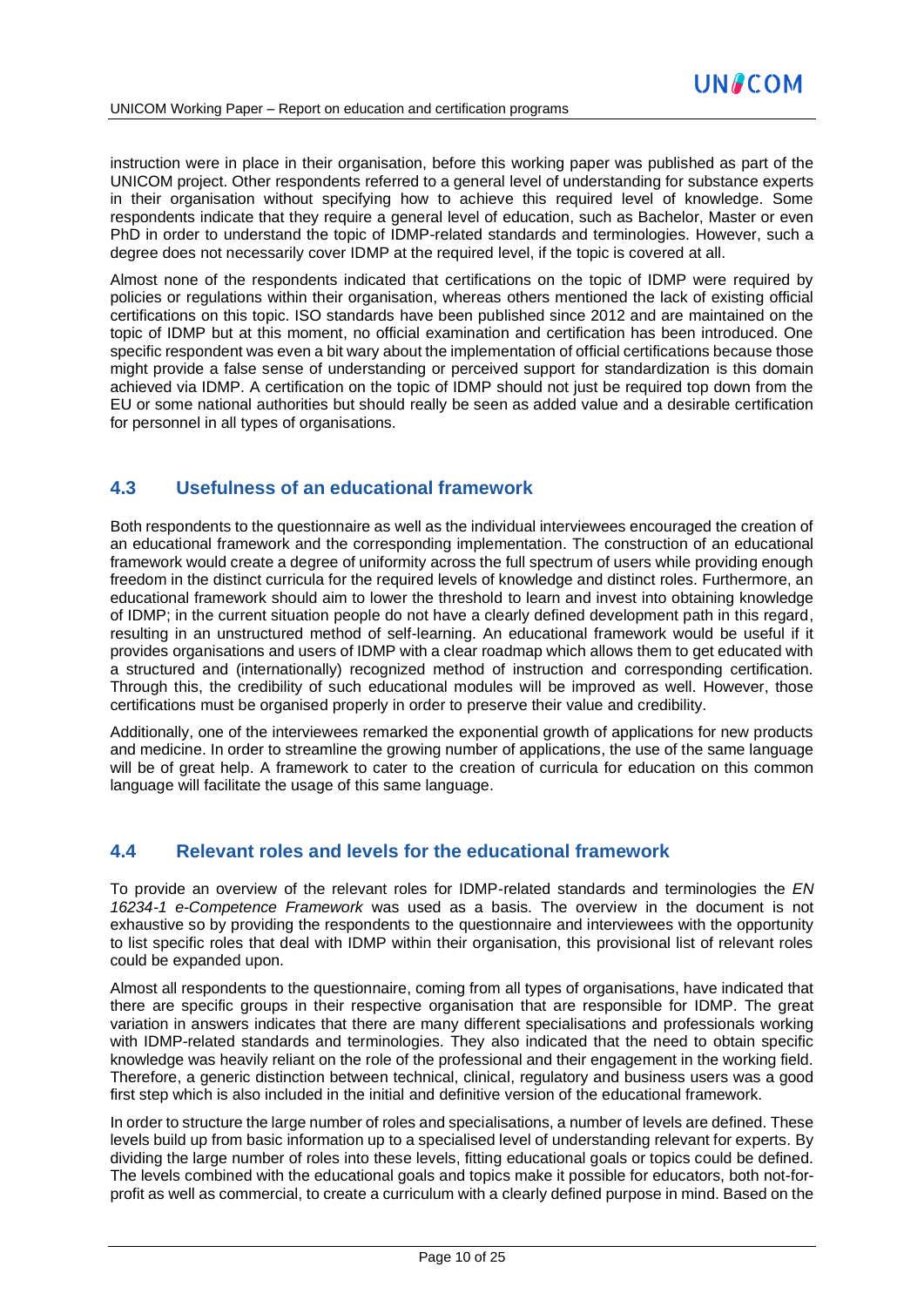desk research and the questionnaire an initial framework was set up which was validated during the individual interviews by sending it out beforehand via a leaflet. See Appendix III for the leaflet and the initial framework.

In general, the drafted levels and the corresponding roles in the initial framework were considered as a solid basis for the educational framework by the interviewees. They had some small recommendations in order to increase its applicability and its support across the users of IDMP, such as including a basic informative level and creating overview documentation for all applicable ISO and related documentation. Furthermore, regarding the identified levels, the division into business, clinical, regulatory and technical users was considered logical but the Advanced specializations ('Clinical and Regulatory' and 'Technical') were considered too broad due to the various roles relevant for those levels and the complexity of the domains. The interviewees understood that not all specialisations could have their own certification but creating more specializations, such as substance or dosage experts, while keeping the distinction between business, clinical and technical intact, will be desirable soon after the first implementation. Such additional specializations and corresponding education will be covered by the recurring feedback and improvement model used in the 5E-methodology meant to keep the framework up to date.

### **4.5 Relevant organisations for implementation and execution**

In the current situation, the provided education is mainly driven by internal experts within the organisations and is based on a best effort approach. Therefore, the interval and organisation of such education is often inconsistent and focussed on specific domains of IDMP. Subsequently, the curricula regarding this topic are determined by a diverse group of professionals ranging from University's lecturers to legal departments in other types of organisations. It would be preferred to centralize the organisation of such a curriculum on an international level while offering specific modules that are relevant for distinct roles, responsibilities, and domains. Multiple interviewees indicated that the education should preferably be provided by a not-for-profit organisation to limit the potential for conflict of interest, but this was not a hard requirement. However, input for the curriculum should be coming from users of IDMP-related standards and terminologies such as industry organisations.

As one interviewee commented, industry users are likely to be more aware of such standards and further in their implementation than regulatory or not-for-profit organisations. Therefore, it is recommended to consult industry users about their requirements regarding the actual content of the curriculum. A joint approach might be most feasible due to the combination of theoretical and practical knowledge required on this complex topic.

The National Competent Authorities (NCAs) also play an important role in the successful implementation of an educational framework. However, they should not engage in drafting the curriculum but could take a regulatory role in which they guard the qualifications and the quality. Beware, variations across the national NCAs (e.g., budget and focus) might complicate international efforts so, for example, the EMA could take on a supporting or advisory role.

Including sections on IDMP-related standards and terminologies in Bachelor or Master Programs would also be supported by all the interviewees, but this would only cater to students starting their career and exclude active professionals. To cater to active professionals, a publicly accessible minor or semester at a university would be a great way to provide education on IDMP. Universities are located across countries and have a proven track record of high quality education. In order to include these topics in existing curricula, other organisations such as industry users or regulatory organisations should make its relevance for students clear.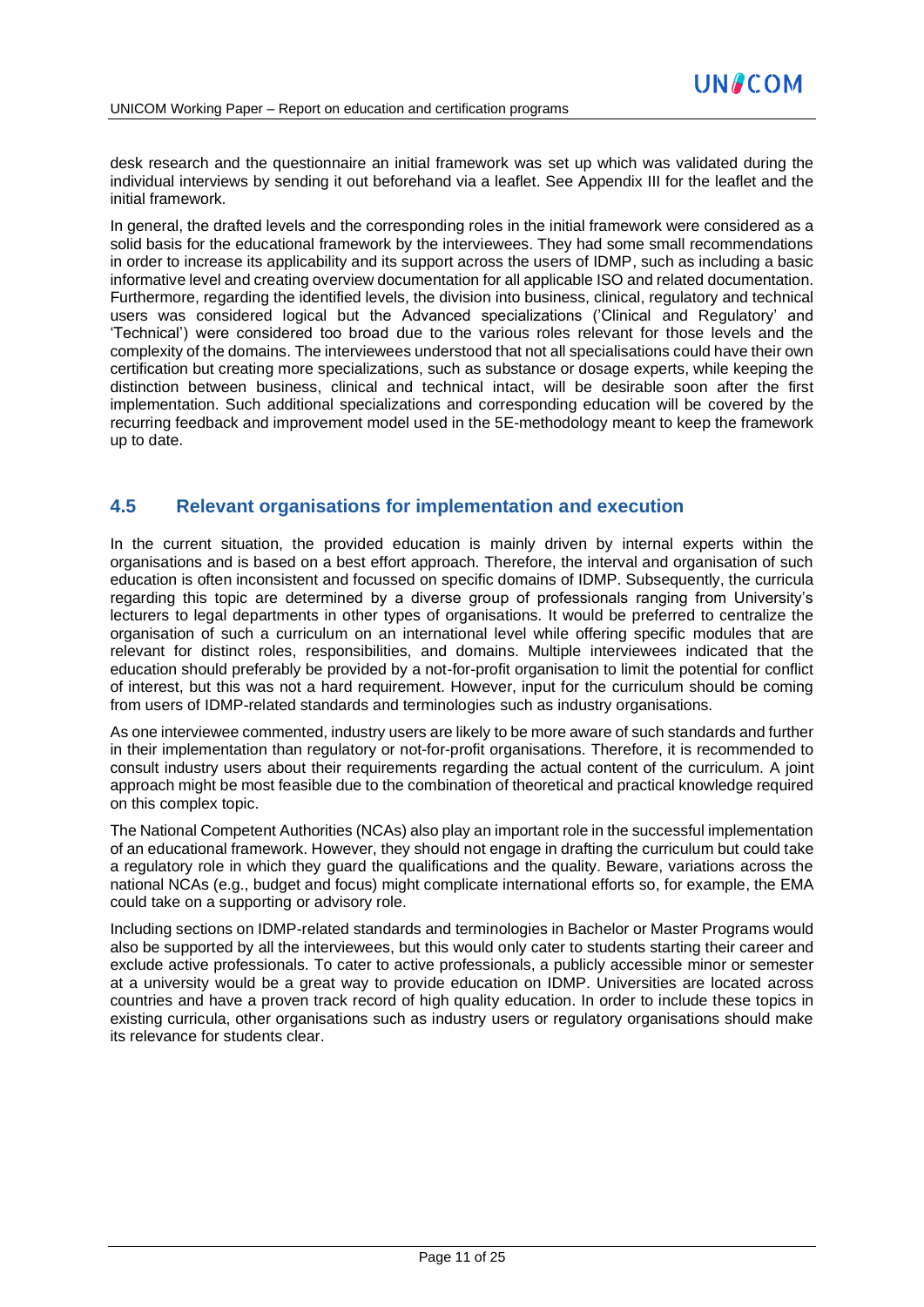# **5 Framework**

Based on the findings discussed in Chapter 4, a definitive version of the educational framework is presented here. Firstly, this section will describe the five levels that have been defined together with a description pertaining to its applicability for the relevant roles. These roles will be listed after each of the descriptions, except on the informative level because this first level does not have a target audience with distinct roles. After discussing all the identified levels and relevant roles, a matrix style presentation of the framework is provided to present the information in a structured manner. In the next chapter, recommendations and prerequisites are identified that are relevant to make the implementation and use of this framework a success.

# **5.1 Knowledge levels and relevant roles**

The actual content for each of the identified knowledge levels should be fitting for the related roles and their daily operations in regard to IDMP. Below, five basic levels of understanding and specialisation, that serve as the basis for the educational framework, have been identified. This structure also leaves room for further specialisation modules as desired by the interviewees. For example, a user on the Advanced Technical level might have an interest in specializing in the IDMP domain of substances or dose forms.

### **Informative level**

The first level of education should be considered informative and is aimed at spreading awareness and a basic understanding of the standards and terminologies of IDMP. Some other initiatives in this regard have chosen to limit access to documentation and information to those having obtained a basic informative certificate. It is recommended that use cases and guidance on the ISO documents should be available to the general public as a basic means of education to achieve a broad basic understanding. By lowering the threshold as early as possible, implementation of IDMP and its success will gain traction. This informative level should provide a structured overview of all relevant ISO documentation and guidance for an implementation roadmap providing best practices for all relevant organisations. By offering access to such information, people might be persuaded to invest more time and resources in IDMP. [IDMP in a Capsule](https://bit.ly/IDMP_in_a_capsule) is a good example of an easily accessible educational product fitting for this informative purpose. This level should focus on answering the questions "*Why is this relevant and what is the next step for myself and my organisation?*".

This level of education is relevant for all persons working with or those who have an interest in IDMPrelated standards and terminologies. Therefore, no specific roles have been identified.

### **Foundation level**

In general, on the foundation level it is expected that users are familiar with the basic principles of IDMP and have seen/read the publicly available information such as described above. They should be able to understand the status quo and the main drivers to strive for standardisation and an implementation of IDMP. It is not expected that users on this level keep up to date with minor changes, but they should be aware of major updates. Actors acting within an operational role, such as IT developers, should know the basics of implementing IDMP related libraries to their technology stack and importing necessary data. On the strategic level, such as Chief Information/Technology Officer, users are expected to have a high-level understanding of IDMP, the benefits and which stakeholders are making use of the standards as well. Understanding the internal processes of their own organisation is important, although outside the scope of this educational framework.

#### Relevant roles:

- 1. IT Account manager;
- 2. Chief Information/Technology Officer;
- 3. Database Administrator;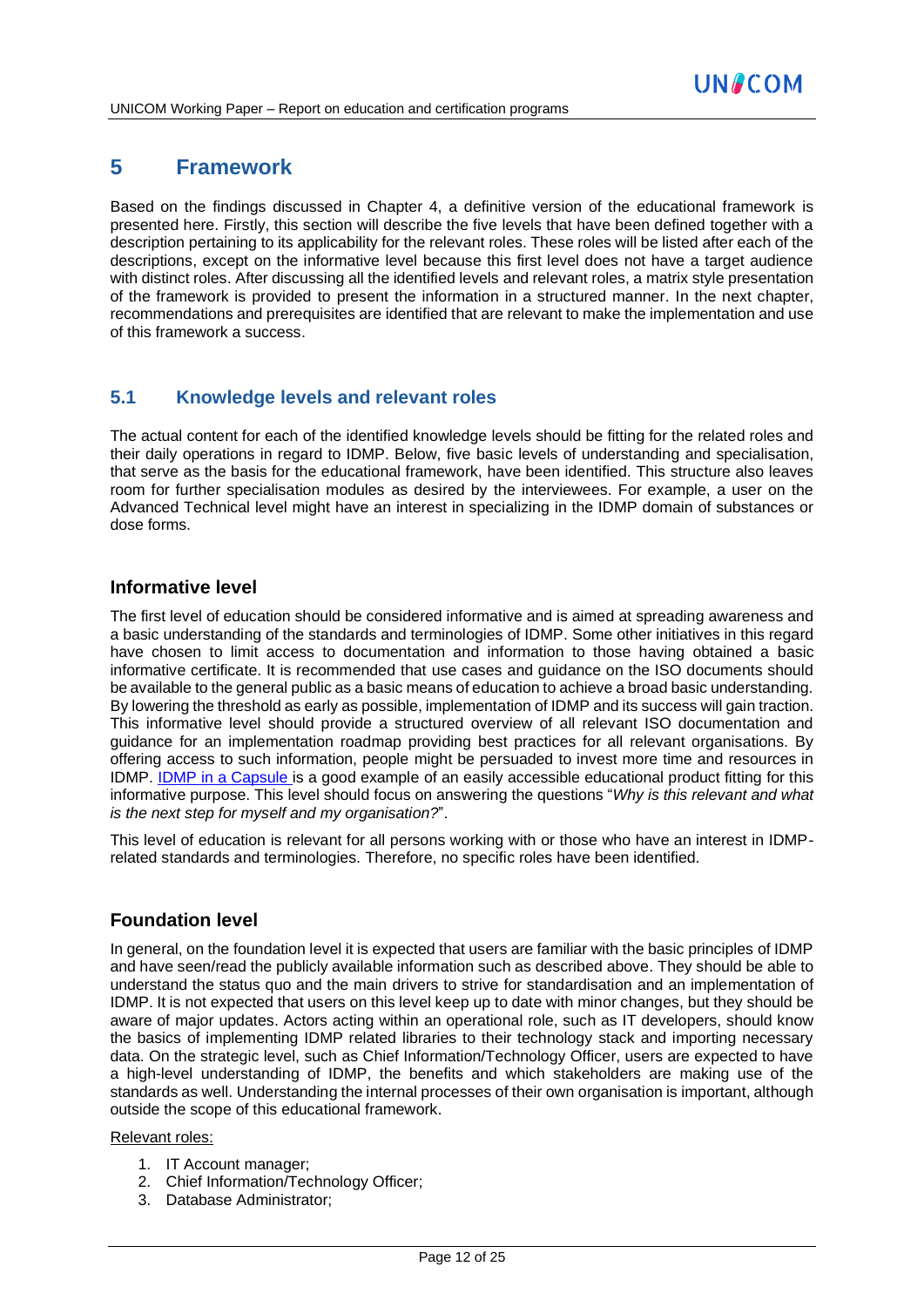- 4. IT developer;
- 5. Project Manager;
- 6. User (Regulatory, Clinical, Supply chain).

#### **Intermediate level**

Users looking to be certified on the Intermediate level should be able to understand the logic of IDMP and its desired implementation. Furthermore, the relevant terminology should be clear to them in such a way that they grasp the relevance of terms in discussions. Business Analysts and Product Owners should be able to propose new ways in which IDMP can be used in their organisation while users such as Information Managers are able to oversee the impact on the processes in combination with stakeholders. Medical coders should be proficient in using the IDMP standards and terminologies in their internal systems and processes, in combination with local data structures and vocabularies. By obtaining this level of understanding, the users should be able to understand the workings of IDMP and its relation to internal processes and departments. Emphasizing that implementation of such standards within a large organisation also entails significant alignment is therefore very important.

#### Relevant roles:

- 1. Business Analyst;
- 2. IT/IS Product Owner;
- 3. Information Manager;
- 4. Medical Coder.

### **Advanced – Clinical and Regulatory level**

Those certified on the Advanced – Clinical and Regulatory level, should be able to understand the terminology of IDMP to the fullest extent. Furthermore, they should be able to scrutinize the set standards and be able to make suggestions for improvement that will be beneficial for the general population of users. Furthermore, users at this level should be proficient in understanding the differentiation of terms and concepts and its applicability in their domain. They should proactively assist in the implementation of IDMP-related standards and terminologies across their organisation by providing expert insights.

#### Relevant roles:

- 1. Medication Compliance Officer;
- 2. Pharmacovigilance Professional;
- 3. Authors of medication related information (e.g., CDS or MPD);
- 4. Medication Information Analyst;
- 5. Regulatory Information Analyst.

### **Advanced – Technical level**

Users aiming to achieve the Advanced – Technical certification, possess detailed knowledge on the structure of IDMP-related standards and terminologies and its relevance in a technical sense. They should keep up to date with ongoing changes on a technical level and be aware of the impact of such adjustments. Implementations and changes can be carried out with little preparation time. If an organisation chooses to make use of an external reference database instead of internal implementation, users with this level of knowledge should be able to oversee such a referencing method.

#### Relevant roles:

- 1. Innovation Manager;
- 2. Data modeller and Interface Specialist;
- 3. Standard Specialists (participating in standard development);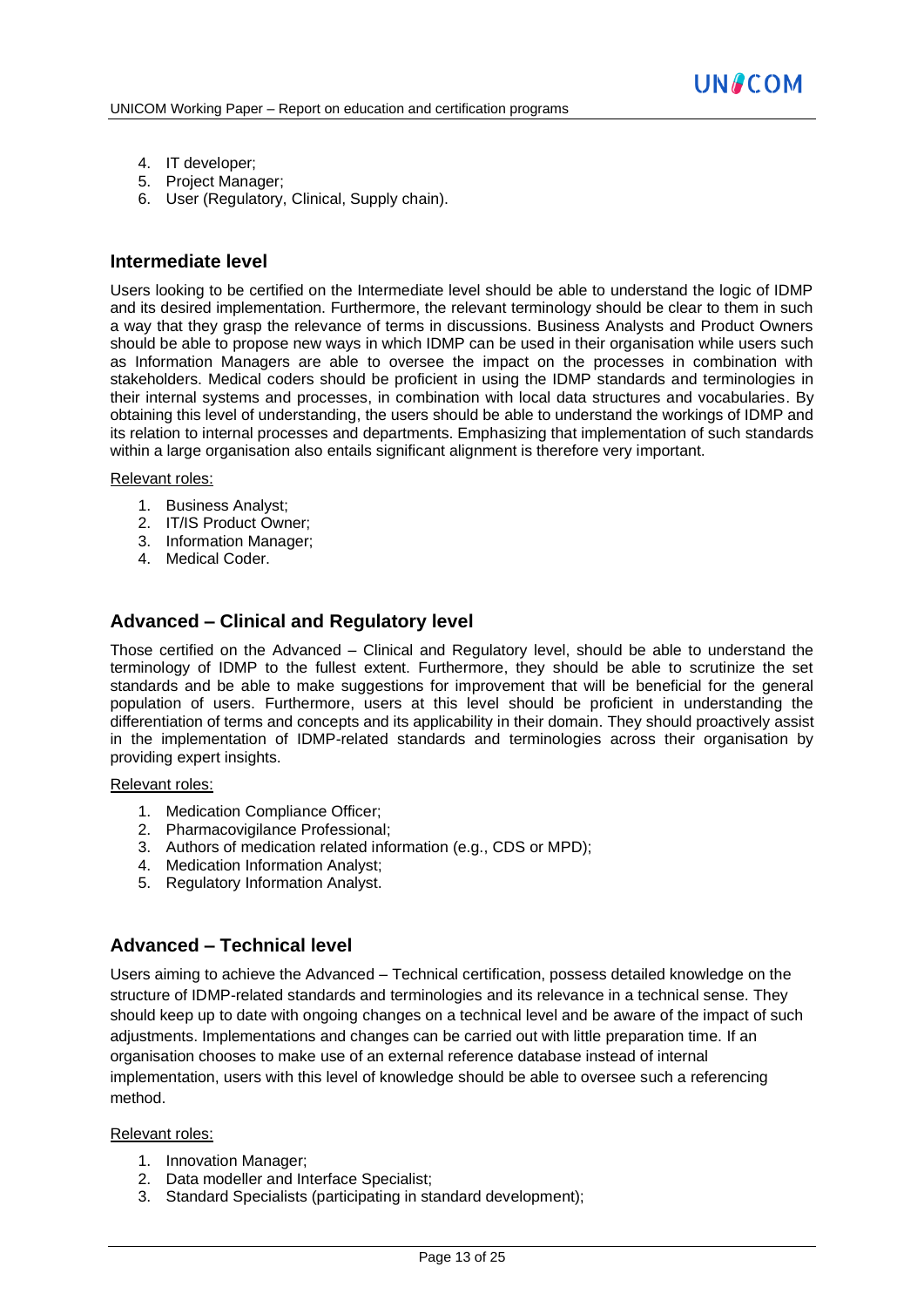# **5.2 Overview of the framework**

The matrix below provides a structured overview of the levels and roles. This overview also includes a breakdown of the required knowledge per level as discussed on the previous pages. This will provide the educators with more concrete guidance for the creation of the actual curricula and determining fitting means of instruction and examination.

#### **Table 1. Educational Framework Overview for IDMP-related standards and terminologies**

| Level                                | <b>Roles</b>                                                                                                                                                                                                                                                                                      | Basic principles and why it is important | Main drivers for IDMP     | Basic know-how on implementation | Overview of stakeholders  | Logic of IDMP and its role in the industry | Suggest uses for IDMP in their organisation | Overview of impact on the existing situation | Mapping IDMP to internal systems | Detailed knowledge of IDMP concepts | Scrutinize and suggest improvements | Assist implementation with expert insights | Understand medical relevance | In-depth knowledge on IDMP structure | Able to oversee and guide implementations |
|--------------------------------------|---------------------------------------------------------------------------------------------------------------------------------------------------------------------------------------------------------------------------------------------------------------------------------------------------|------------------------------------------|---------------------------|----------------------------------|---------------------------|--------------------------------------------|---------------------------------------------|----------------------------------------------|----------------------------------|-------------------------------------|-------------------------------------|--------------------------------------------|------------------------------|--------------------------------------|-------------------------------------------|
| Informative<br>level                 | Everyone<br>$\bullet$                                                                                                                                                                                                                                                                             | X                                        | $\boldsymbol{\mathsf{X}}$ |                                  |                           |                                            |                                             |                                              |                                  |                                     |                                     |                                            |                              |                                      |                                           |
| Foundation                           | IT Account Manager<br>$\bullet$<br>Chief Information/<br>$\bullet$<br>Technology Officer;<br>Database<br>$\bullet$<br>Administrator;<br>IT developer;<br>$\bullet$<br>Project Manager;<br>$\bullet$<br>User:                                                                                      | X                                        | $\boldsymbol{\mathsf{X}}$ | $\boldsymbol{\mathsf{X}}$        | $\boldsymbol{\mathsf{X}}$ |                                            |                                             |                                              |                                  |                                     |                                     |                                            |                              |                                      |                                           |
| Intermediate                         | <b>Business Analyst;</b><br>$\bullet$<br>IT/IS Product Owner;<br>$\bullet$<br>Information Manager;<br>$\bullet$<br>Medical Coder.<br>$\bullet$                                                                                                                                                    | X                                        | $\mathsf X$               | $\boldsymbol{\mathsf{X}}$        | $\mathsf X$               | $\boldsymbol{\mathsf{X}}$                  | X                                           | $\mathsf X$                                  | $\mathsf X$                      |                                     |                                     |                                            |                              |                                      |                                           |
| Clinical and Regulatory<br>Advanced- | Medication<br>$\bullet$<br>Compliance Officer;<br>Pharmacovigilance<br>$\bullet$<br>Professional;<br>Authors of medication<br>$\bullet$<br>related information<br>(e.g., CDS or MPD);<br>Medication<br>$\bullet$<br>Information Analyst.<br>Regulatory<br>$\bullet$<br><b>Information Analyst</b> | X                                        | $\mathsf X$               | $\mathsf{X}$                     | $\mathsf{X}$              | $\mathsf{X}$                               | $\boldsymbol{X}$                            | $\mathsf{X}$                                 | X                                | X                                   | $\mathsf{X}$                        | $\mathsf X$                                | $\mathsf X$                  |                                      |                                           |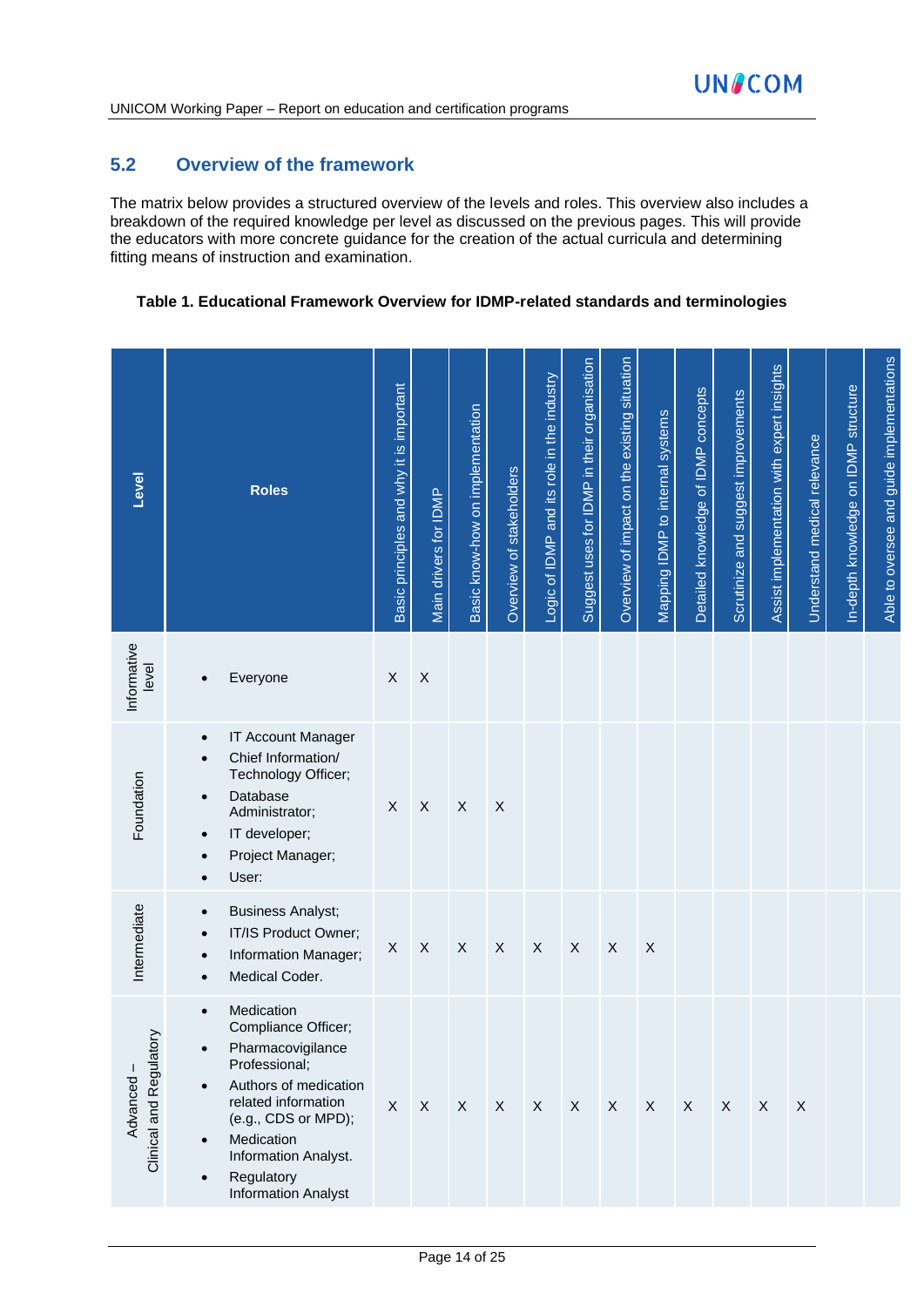# **UNSCOM**

#### UNICOM Working Paper – Report on education and certification programs

| Level                 | <b>Roles</b>                                                                                                                                                                   | Basic principles and why it is important | for IDMP<br>drivers<br>Main | Basic know-how on implementation | Overview of stakeholders | and its role in the industry<br>Logic of IDMP | in their organisation<br>Suggest uses for IDMP | existing situation<br>Overview of impact on the | Mapping IDMP to internal systems | of IDMP concepts<br>Detailed knowledge | and suggest improvements<br><b>Scrutinize</b> | Assist implementation with expert insights | Understand medical relevance | In-depth knowledge on IDMP structure | Able to oversee and guide implementations |
|-----------------------|--------------------------------------------------------------------------------------------------------------------------------------------------------------------------------|------------------------------------------|-----------------------------|----------------------------------|--------------------------|-----------------------------------------------|------------------------------------------------|-------------------------------------------------|----------------------------------|----------------------------------------|-----------------------------------------------|--------------------------------------------|------------------------------|--------------------------------------|-------------------------------------------|
| Technical<br>Advanced | Innovation Manager;<br>$\bullet$<br>Data Modeller and<br>$\bullet$<br>Interface Specialist;<br><b>Standards Specialists</b><br>$\bullet$<br>(participating in<br>development). | X                                        | X                           | X                                | X                        | $\sf X$                                       | X                                              | X                                               | X                                | X                                      |                                               | X                                          |                              | X                                    | X                                         |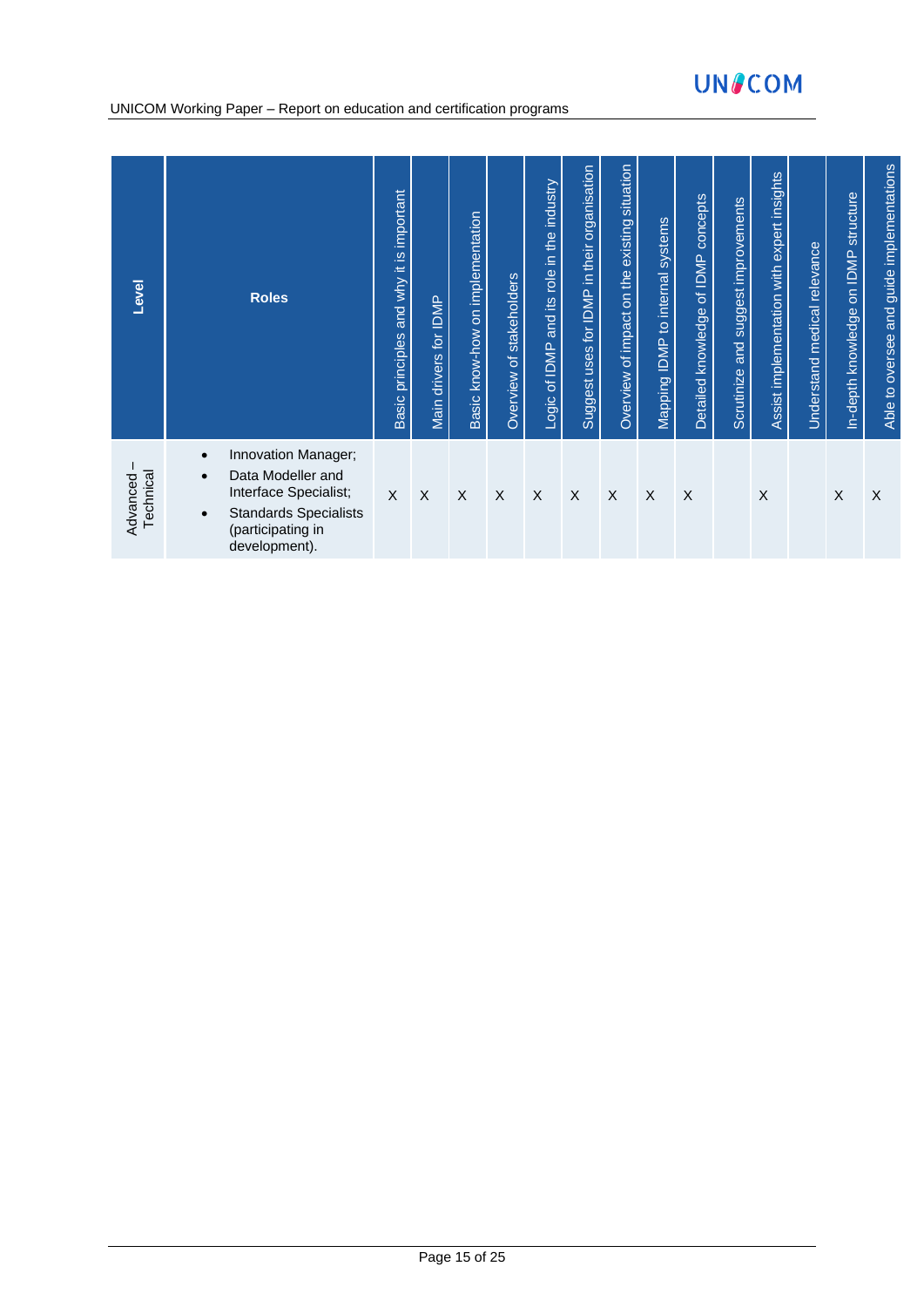# **6 Prerequisites and recommendations**

This chapter provides a number of recommendations to make the implementation and use of the constructed educational framework successful. A distinction among these recommendations is made between those that are prerequisites for an effective usage of the framework and those that are more general recommendations for the success of IDMP as a whole.

#### **Prerequisites:**

#### **Inclusion in BSc., MSc., continuing education and certification programs**

It has been mentioned a number of times that including a small module on IDMP-related standards and terminologies in BSc. and MSc. curricula would be beneficial for its renown. In the current situation, little attention is provided to such standards and the use of those standards in the daily work of both industry, clinical and regulatory professionals. Usually, the persons that draft the curriculum for BSc or MSc program have not been working in their field of expertise for some time so it might require some degree of external momentum (e.g., from industry users or regulatory organisations) to include IDMP in the curriculum. Of course, the module on IDMP should be fitting in with the rest of the educational material, the lecturers should have sufficient knowledge on the topic and the students should be interested or engaged.

#### **Follow-up**

As mentioned a number of times in this working paper, the implementation and use of the described educational framework would only be feasible if it is broadly supported throughout the whole supply chain and working field. Therefore, it would be sensible to keep all relevant organisations actively engaged in order to create broad support and aim for a universal usage of the IDMP-related standards and terminologies. Active engagement of the target audience and relevant organization is also an important prerequisite for keeping the educational framework and subsequent curricula up to date and fitting.

#### **Roadmap**

The various ISO documents including several implementation guides do not provide a generic overview regarding the usage and the step by step approach required for familiarizing or implementing IDMP. By providing a roadmap that functions as guidance when delving into the contents of the standards, the order of the necessary steps and logic will be made clear to new and existing users. This roadmap can be presented in a single overarching document that discusses the aim of all the separate standards and terminologies and their relation to one another. This overarching roadmap should also be made part of the informative/foundation level education listing a step-by-step approach to IDMP.

#### **Recommendations**

#### **Lowering the threshold**

As touched upon at the "Informative level", it is important to lower the threshold for new individuals and organisations interested in IDMP. By keeping the threshold as low as possible, the awareness and basic understanding of this topic will grow resulting in a more effective implementation of the educational framework as a whole. Making information publicly available for all those who are interested is one concrete example of a way of lowering the threshold.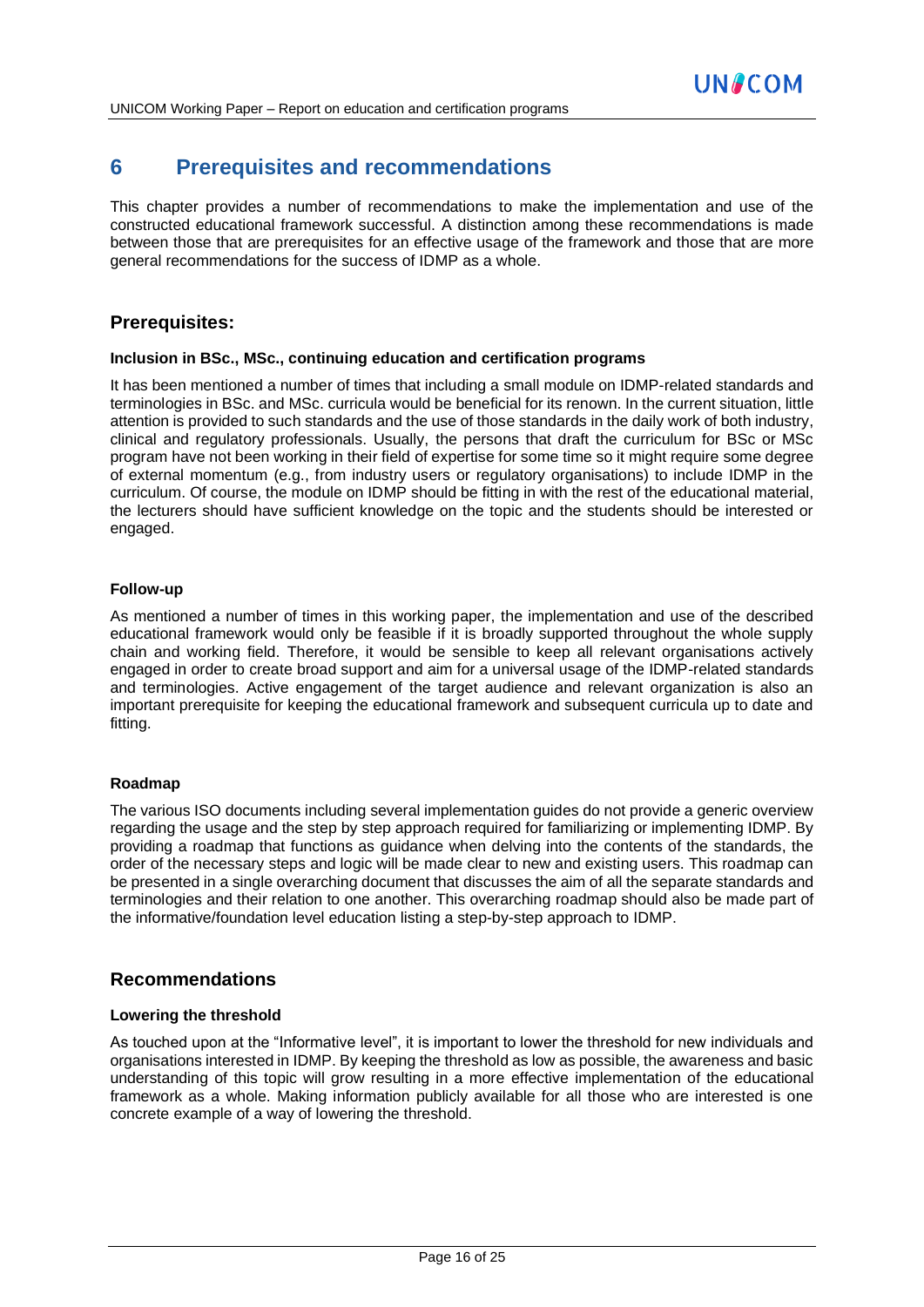#### **Active branding and promotion**

In order to create sufficient support for the adoption of IDMP-related standards and terminologies, the potential of active branding and promotion should not be underestimated. By an ongoing presence on media such as LinkedIn and by proactively providing information on the topic, support and knowledge of IDMP will grow. Of course, this links to recommendation of lowering the threshold described above. One prime example of successful branding and promotion is HL7 FHIR.

#### **Manageable size**

Some standards have a tendency to grow organically to vast systems with extended terminology and concepts. This organic growth might lead to ambiguity and an unclear connection between the used terminology and the relevant concepts. By actively limiting new additions and constantly scrutinizing the existing body of the standards and terminologies, the size of the IDMP-related standards and terminologies can be kept at a manageable level without the loss of important nuances. This will help in keeping the threshold low for new users who are not familiar with IDMP and its usage.

#### **Certifying organisations and services**

This working paper has focussed on the creation of an educational framework leading to the education and certification of individuals working for the various types of organisations. However, one of the interviewees made the remark that a certification could also be used to mark organisations as IDMP compliant. By attaining the same approach as being used for other ISO norms such as ISO 9001, organisations may receive a certification that they are attaining a minimal percentage of compliance with the standards. The same can be applied to the certification of data providers that conform to the set standards and terminologies.

#### **Keeping certifications up to date**

Due to the complexity of the domain, the content of the educational framework and the corresponding curricula will be subject to ongoing improvement and changes. In order for professional industry wide certificates to stay relevant and credible, it is important to keep the certified population knowledgeable. Therefore, it is necessary that individuals who are certified are motivated to keep their knowledge up to date. By providing ongoing refresher courses and promoting its use, the certified population will be motivated to keep their knowledge at the required level.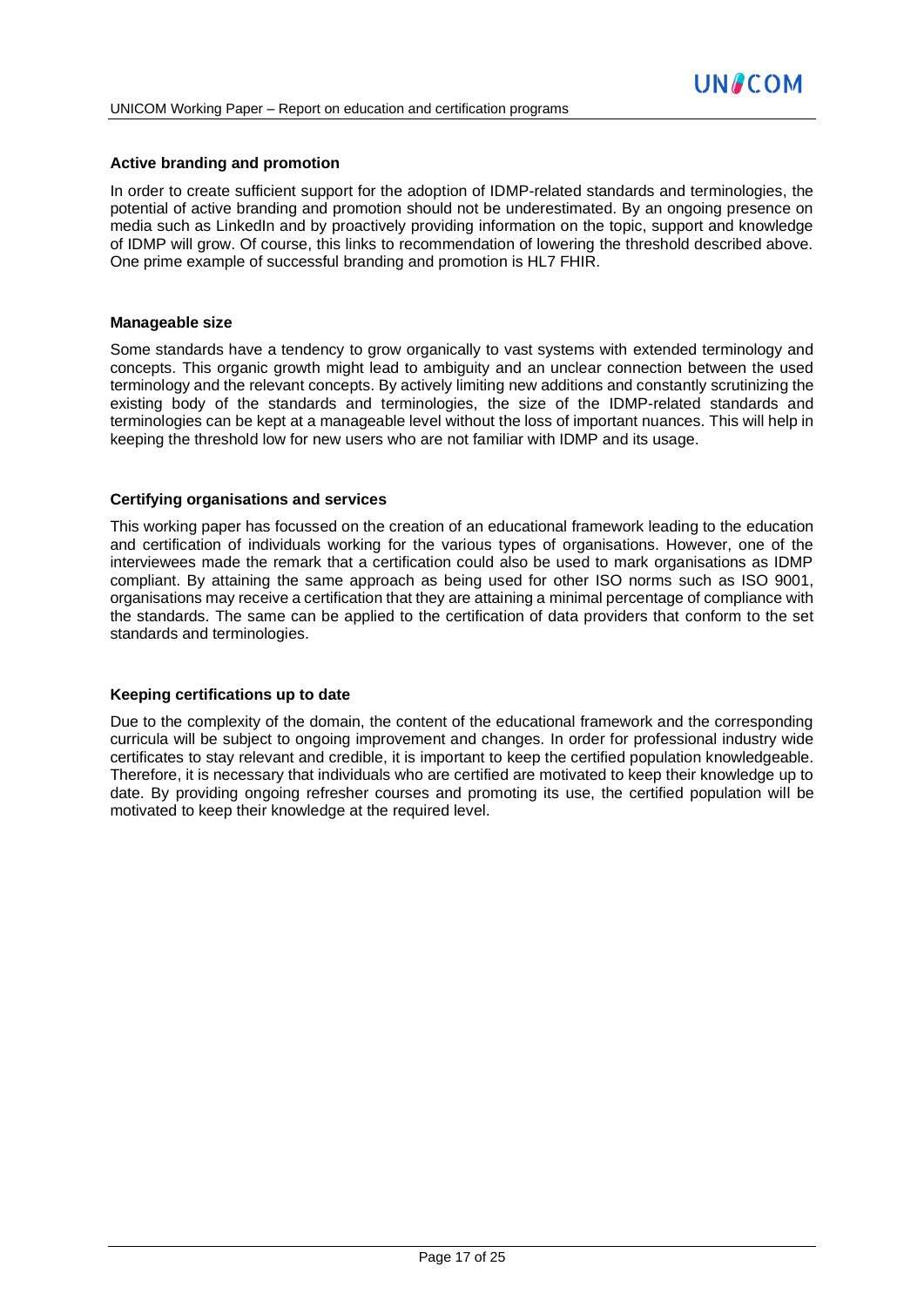# **7 Appendices**

### **7.1 Appendix I – Content of the questionnaire**

In the diagram below, the questions used in the questionnaire are listed. On the right hand side, the X's indicate the relevance for each of the questions for the types of organisations. The questionnaire has been created by the use of Google Forms due to its functionality and ease of use. For this purpose, a specific Gmail account has been created: [idmp.unicom@gmail.com.](mailto:idmp.unicom@gmail.com) Its login credentials are known to the creators of this working paper. The questionnaire can be accessed via [this link.](https://bit.ly/IDMP_Education_Survey) The distribution of the questionnaire has been via multiple emails as well as posts by the UNICOM account on LinkedIn.

| <b>Question</b>                                                                                                               | ဖာ<br>SDO'     | <b>Educators</b> | Authorities | of IDMP <sub>s</sub><br>Users | suppliers |
|-------------------------------------------------------------------------------------------------------------------------------|----------------|------------------|-------------|-------------------------------|-----------|
| What type of organisation are you working for?                                                                                | X              | X                | X           | X                             | X         |
| How would you describe your role?                                                                                             | X              | X                | X           | X                             | X         |
| Are there specific groups in your organisation that focus on IDMP?                                                            | X              | X                | X           | X                             | X         |
| What types of education and certification on IDMP do require from your<br>(temporary) staff?                                  | X              | X                | X           | X                             | X         |
| Do you notice variety among (temporary) staff and to what extent does<br>this complicate their work?                          | $\times$       | $\sf X$          | $\sf X$     | X                             | $\times$  |
| To what extent are IDMP-related certifications required by policies or<br>regulations within your organisation?               | $\times$       | $\sf X$          | X           | X                             | X         |
| What types of education and certification on IDMP do you already<br>provide?                                                  | X              |                  |             |                               |           |
| Regarding the types of education you offer; do you differentiate<br>between standard developers and users of the standards?   | $\times$       | X                |             |                               |           |
| Regarding the types of education you require; do you differentiate<br>between standard developers and users of the standards? |                |                  |             | $\mathsf{X}$                  | X         |
| To your knowledge, are IDMP-related standards and terminologies part<br>of the curriculum?                                    | $\overline{X}$ | $\sf X$          |             | $\mathsf{X}$                  | X         |
| If so, do you know who determined such a curriculum and is it revised<br>on a regular basis?                                  | $\times$       | X                |             | X                             | X         |
| Would you consider the current situation as the ideal situation?                                                              | X              | X                | X           | X                             | X         |
| What would you like to see changed regarding the use of IDMP?                                                                 | X              | X                | X           | X                             | X         |

#### **Table 2. Questionnaire questions**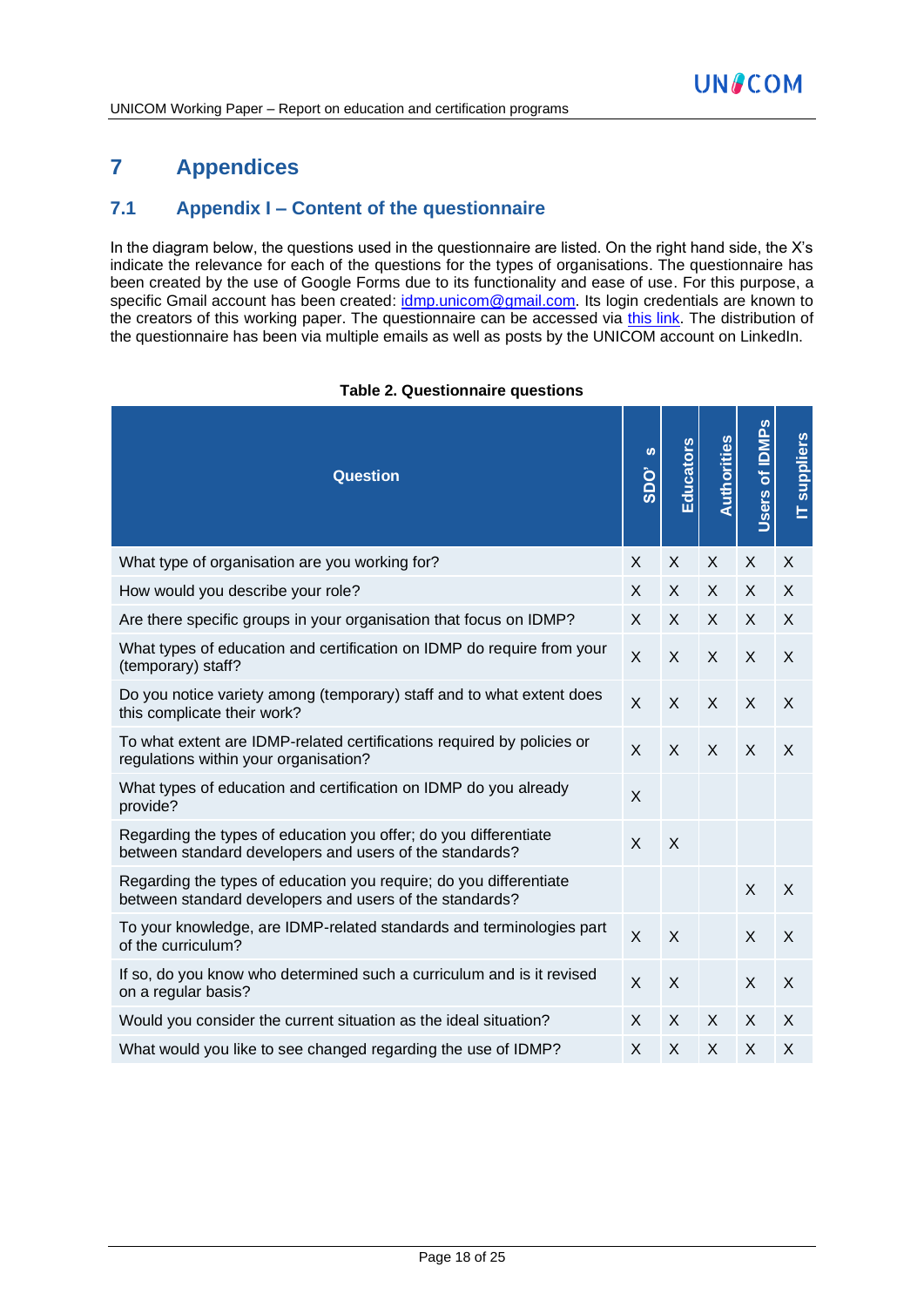# **7.2 Appendix II – Interview guideline**

#### **Questions for interviewees**

- 1. Are you familiar with UNICOM and its objectives?
	- a. If not, provide a brief introduction.
	- b. If so, continue with next question.
- 2. What is the name of the organisation you are working for?
- 3. How would you classify your organisation in regard to IDMP?
	- a. SDO;
	- b. Educator;
	- c. Authority;
	- d. User of IDMP;
	- e. IT supplier;
- 4. How would you describe your role?
- 5. In your daily activities, are you working with IDMP-related standards and terminologies?
- 6. Which challenges do you encounter on the topic of IDMP? E.g., lack of knowledge/understanding or little standardization?
- 7. Would the provisioning of educational standards function as a solution to these issues?
- 8. Follow-up: Would providing the options for education lead to greater support and usage of the IDMP-related standards and terminologies?
- 9. Part of the UNICOM project is drafting an educational framework on the topic of IDMP, could you define the different levels of understanding required for various roles?
- 10. Would you agree with 4 educational levels based on the required level of knowledge? Any remarks?
	- a. Share matrix with the identified roles and knowledge levels (currently being drafted).
- 11. In broad terms, what methods of instruction/education should be used to achieve such a level of understanding?
	- a. Instructional texts;
	- b. Educational videos;
	- c. (online) classroom instruction;
	- d. Interactive assignments;
	- e. examinations.
- 12. Should such education be included in the curriculum of specific Bachelor or Master programs or should it be offered by commercial providers? Please motivate.
- 13. Should the curriculum of the course/module be determined by a single actor after consulting the users and educational providers?
- 14. Follow-up: Which organisation should be responsible?
- 15. Which role should National Authorities have in this regard?
- 16. Are there any other (ongoing) initiatives which might be interesting for UNICOM?
- 17. Would you be willing to support in the implementation of IDMP within your organisation or be willing to provide us with the contact details of persons within your organisation that might be interested?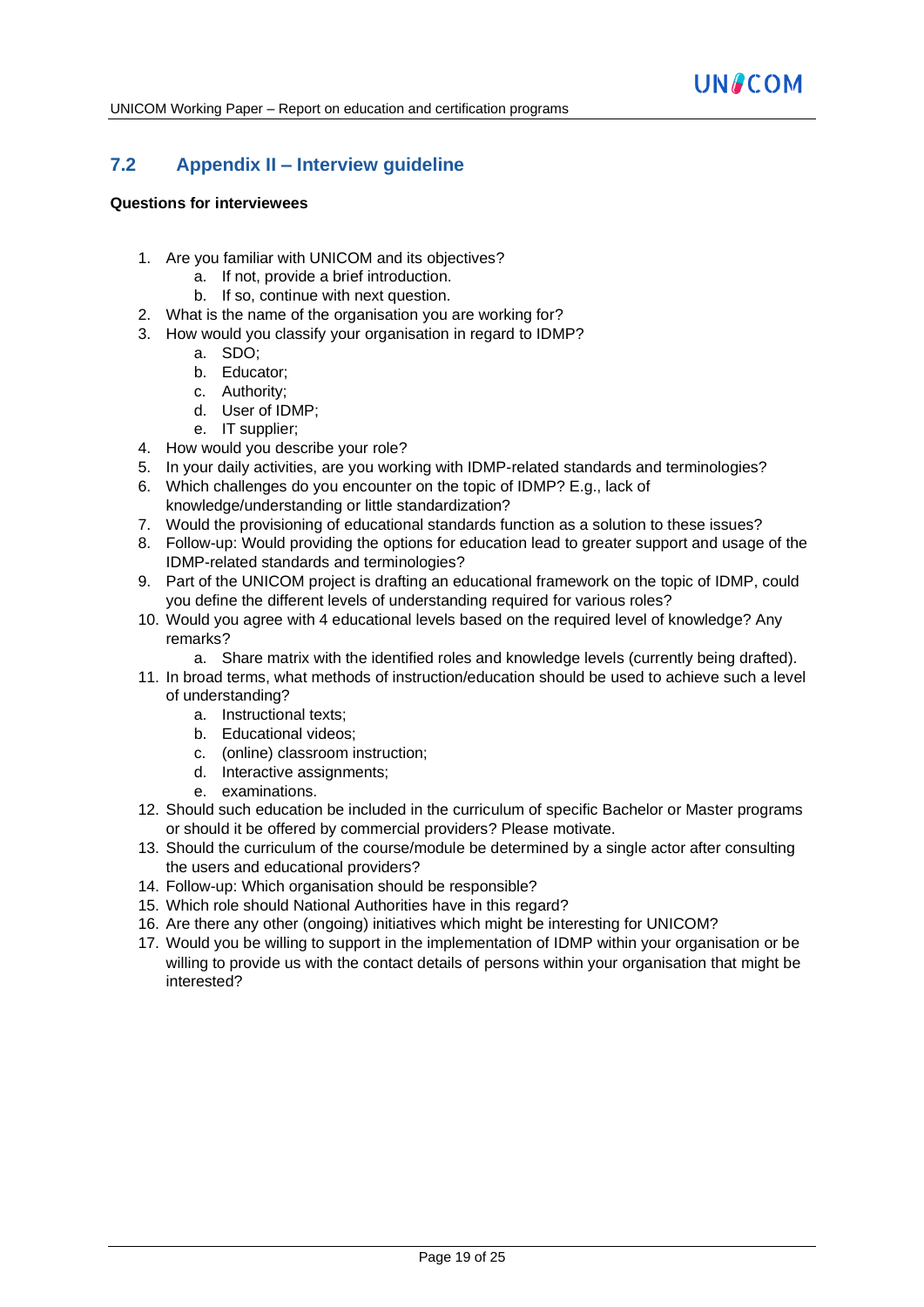# **7.3 Appendix III – Initial framework, interviewee leaflet including introduction**

# **Introduction**

The UNICOM project is in the process of creating an educational framework for IDMP-related standards and terminologies. This framework should facilitate the identification of the required level of knowledge, beyond a general understanding, for the various relevant organisations and for the different roles people have within these organisations. Corresponding examinations and certifications could be a means to ensure that the appropriate level of knowledge is attained and kept up to date.

In an attempt to make as efficiently use of your time as possible during the interview, we would like to provide your with some information beforehand. This includes the goal of the interviews as well as the interview structure and the processing of results. In order to provide you with insight on the current version of the educational framework, this document also contains a matrix with the (preliminary) drafted levels of required knowledge and identified roles.

# **Goal of the interviews**

Recently, a questionnaire has been sent out to gather input from professionals who work with IDMP on a regular basis. The results of this questionnaire are used as input for the educational framework. To be more specific, the various identified roles and the applicable levels of required knowledge have been drafted on the basis of this input. During the interview we would like to gather additional insights in the roles, knowledge levels and also on the topic of means of education and certification.

# **Interview structure and processing of results**

The interviews will be conducted in a semi-structured format in which a predetermined set of questions will be discussed and at the same time leaving plenty of room for a conversation-like setting. This interview structure is aimed to provide the UNICOM working paper with the best results and well-founded conclusions.

With your permission, we would like to include your full name, role and organisation in the final report to be as transparent as possible regarding the source of data. This will also benefit the credibility of the results due to the fact that distinguished domain professionals have contributed to the creation of the educational framework.

# **Current version of identified roles and levels**

On the following pages you will find an overview of the various roles and level identified via desk research and based on the answers received on the questionnaire. Note that this is a draft version so during the interview we encourage you to scrutinize the roles, levels and corresponding descriptions, Any suggestions regarding the topics of certification and examination are also highly appreciated.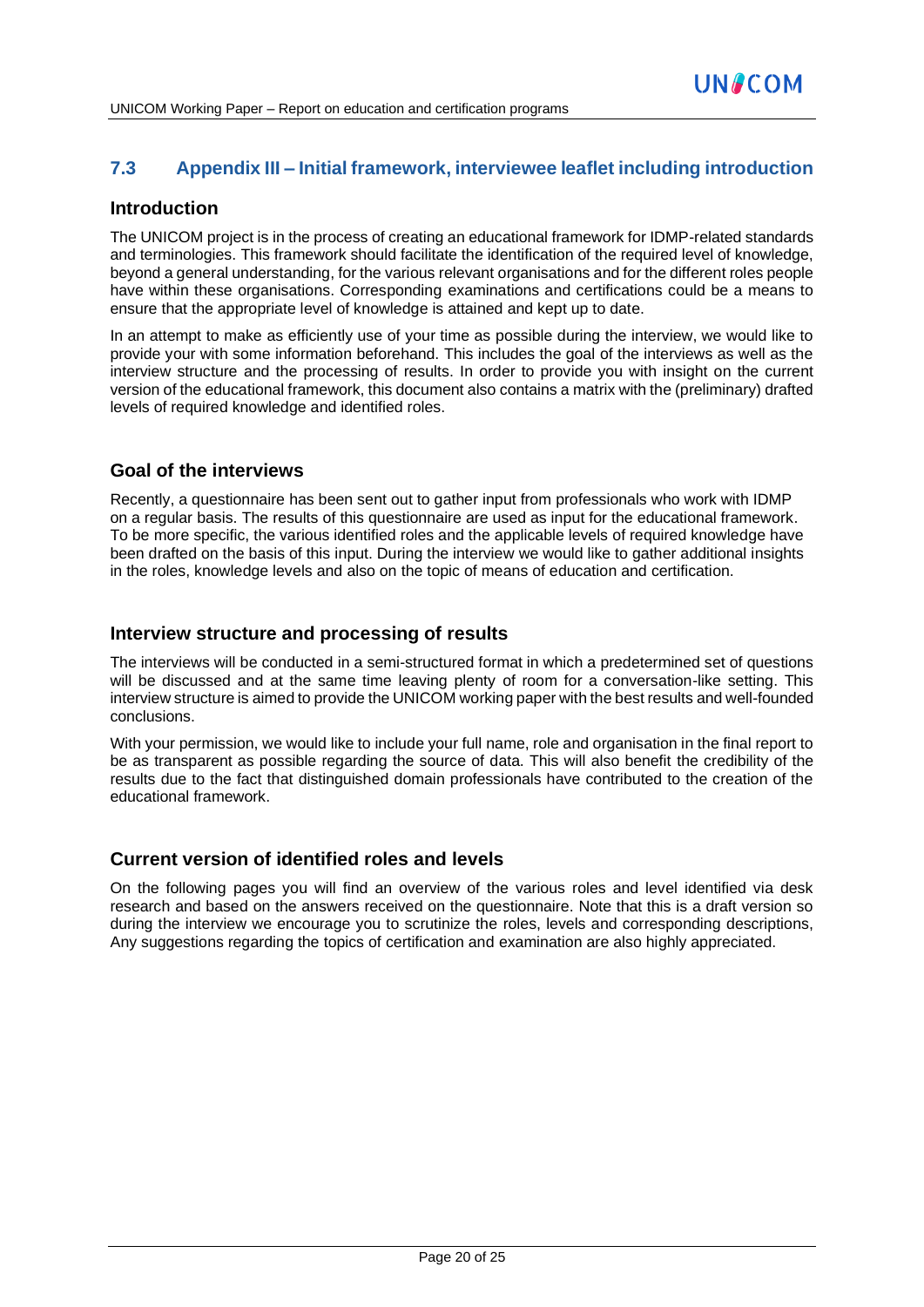# **Structured overview of the identified levels and roles:**

| Level                 | <b>Roles</b><br>(Regulatory, clinical<br>or supply chain)                                                                                                                                    | <b>Basic principles</b>   | Basic know-how on implementation | Main drivers for IDMP     | Overview of Landscape and stakeholders | Logic of IDMP its role in the industry | Suggest uses for IDMP in their organisation | Overview of impact on the existing situation | Mapping IDMP to internal systems. | Detailed knowledge of all concepts | Scrutinize and suggest improvements | Assist implementation with expert insights | Understand Medical relevance | In-depth knowledge on IDMP structure | Able to oversee and guide implementations |
|-----------------------|----------------------------------------------------------------------------------------------------------------------------------------------------------------------------------------------|---------------------------|----------------------------------|---------------------------|----------------------------------------|----------------------------------------|---------------------------------------------|----------------------------------------------|-----------------------------------|------------------------------------|-------------------------------------|--------------------------------------------|------------------------------|--------------------------------------|-------------------------------------------|
| Foundation            | Account manager;<br>Chief Information/<br>Technology Officer;<br>Database<br>Administrator;<br>IT developer;<br>Project Manager;<br>$\bullet$<br>User:<br>$\bullet$                          | $\boldsymbol{\mathsf{X}}$ | $\mathsf X$                      | $\mathsf X$               | $\sf X$                                |                                        |                                             |                                              |                                   |                                    |                                     |                                            |                              |                                      |                                           |
| Intermediate          | <b>Business Analyst;</b><br>IT/IS Product<br>Owner;<br>Information<br>Manager;<br><b>Medical Coder</b><br>$\bullet$                                                                          | X                         | $\sf X$                          | $\boldsymbol{\mathsf{X}}$ | $\sf X$                                | $\boldsymbol{\mathsf{X}}$              | $\boldsymbol{\mathsf{X}}$                   | X                                            | X                                 |                                    |                                     |                                            |                              |                                      |                                           |
| Clinical<br>Advanced- | Medication<br>Compliance Officer;<br>Pharmacovigilance<br>Professional;<br>Authors of<br>medication related<br>information (e.g.,<br>CDS or MPD)<br>Medication<br><b>Information Analyst</b> | X                         | $\sf X$                          | $\boldsymbol{\mathsf{X}}$ | X                                      | $\boldsymbol{\mathsf{X}}$              | $\boldsymbol{\mathsf{X}}$                   | $\boldsymbol{\mathsf{X}}$                    | X                                 | X                                  | X                                   | X                                          | $\mathsf X$                  |                                      |                                           |
| Advanced - Technical  | Innovation<br>$\bullet$<br>Manager;<br>Database and<br>Interface Specialist<br>Standards<br><b>Specialists</b><br>(participating in<br>standard<br>development;<br>Substance Experts.        | X                         | $\boldsymbol{\mathsf{X}}$        | X                         | $\boldsymbol{\mathsf{X}}$              | X                                      | $\boldsymbol{\mathsf{X}}$                   | X                                            | X                                 | X                                  |                                     | X                                          |                              | $\mathsf X$                          | X                                         |

# **Table 3. Initial Knowledge matrix**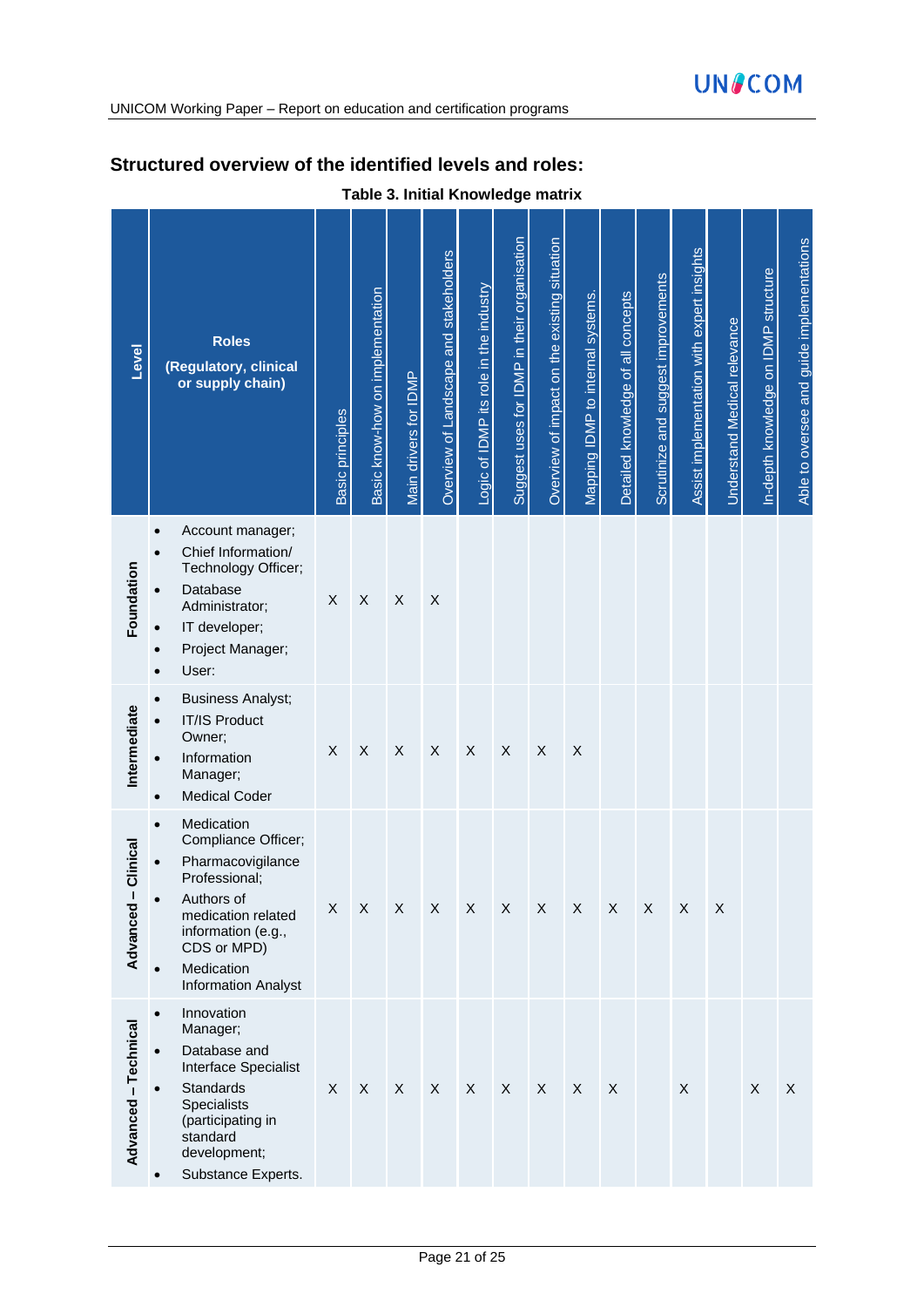#### **Overview and elaboration:**

- **1. Foundation (basic knowledge for those working in the area/on projects):**
	- a. Account manager;
	- b. Chief Information/Technology Officer;
	- c. Database Administrator;
	- d. IT developer;
	- e. Project Manager;
	- f. User;

In general, on the foundation level it is expected that users are familiar with the basic principles of IDMP. They should be able to understand the status quo and the main drivers to strive for such a form of standardisation. It is not expected that users on this level keep up to date with minor changes. Actors acting on the operational level, such as IT development, users should know the basics of implementing IDMP related libraries to their technology stack and importing necessary data. On the strategic level, such as Chief Information/Technology Officer, users are expected to have a high level understanding of IDMP, the benefits and which stakeholders are making use of the standards as well.

#### Required knowledge:

- Basic principles;
- Basic know-how on implementation;
- Main drivers:
- Overview of stakeholders.
- **2. Intermediate (knowledge on the added value of processes and know-how on the implementation in their organisation):**
	- a. Business Analyst;
	- b. IT/IS Product Owner;
	- c. Information Manager;
	- d. Medical Coder.

Users looking to be certified on the Intermediate level should be able to understand the logic of IDMP and its desired implementation. Furthermore, the relevant terminology should be clear to them in such a way they grasp the relevance of terms in discussions. Business Analysts and Product Owners should be able to propose new ways in which the IDMP standards and related terminologies can be used in their organisation while users such as Information Managers are able to oversee the impact on the processes in combination with stakeholders. Medical coders should be proficient in mapping the IDMP standard to their internal systems and processes.

#### Required knowledge:

- Understand the logic of IDMP its role in the industry;
- Suggest uses for IDMP in their organisation;
- Overview of impact on the existing situation;
- Mapping IDMP to internal systems.
- **3. Advanced - Clinical (more advanced training for those authoring drug dictionaries, formularies on the clinical impact/opportunities of IDMP compliance);**
	- a. Medication Compliance Officer;
	- b. Pharmacovigilance Professional.
	- c. Authors of medication related information (e.g., CDS or MPD);
	- d. Medication Information Analyst.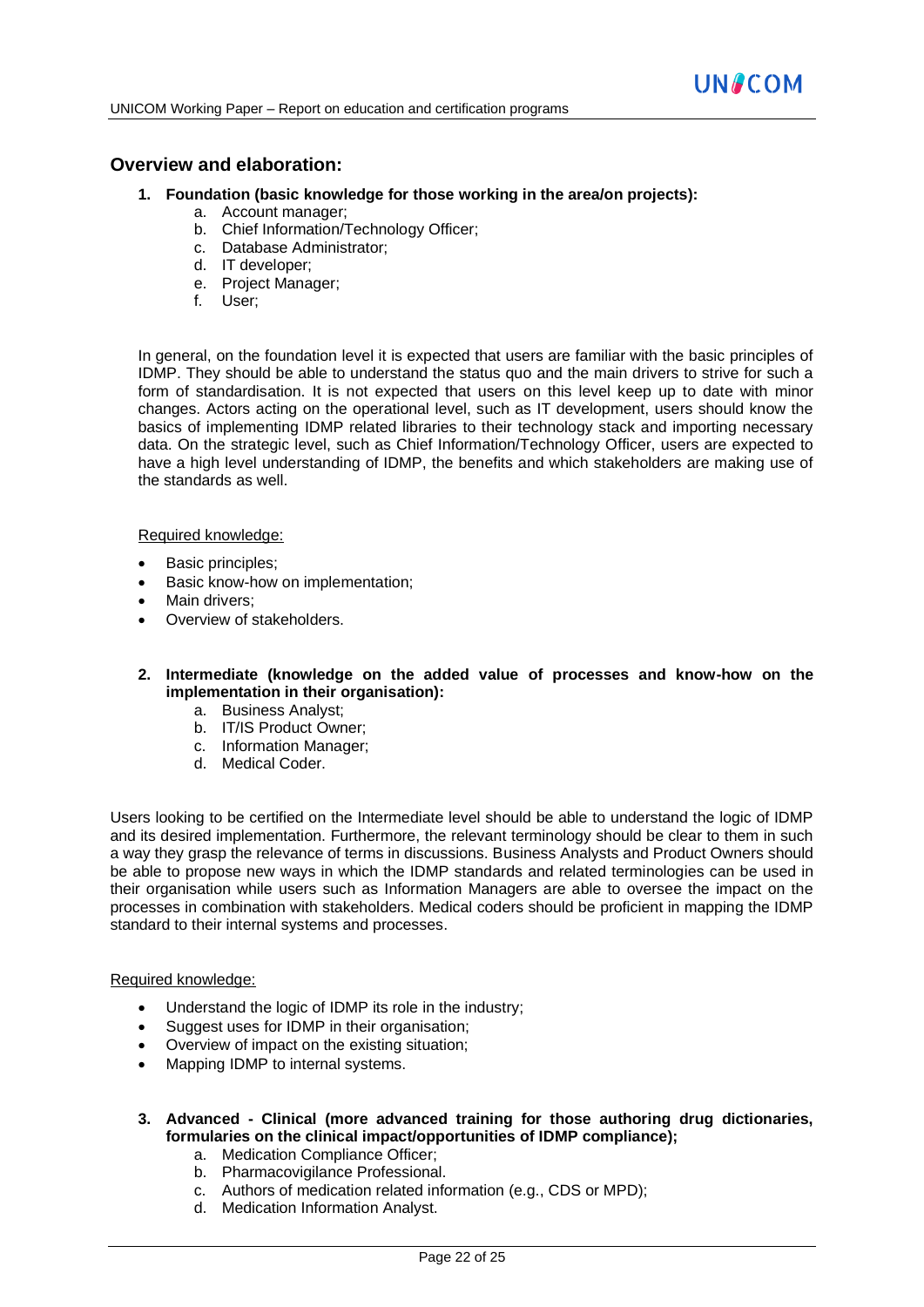Those certified on the Advanced – Clinical level, should be able to understand the terminology of IDMP to the fullest extent. Furthermore, they should be able to scrutinize the set standards and be able to make suggestions for improvement that will be beneficial for the general population of users. They should proactively assist in the implementation of IDMP related standards across their organisation by providing expert insights.

#### Required knowledge:

- Foundation + Intermediate domains;
- Detailed knowledge on all concepts and terminology;
- Scrutinize and suggest improvements on set standards;
- Pro-actively assist implementation by expert insights;
- Medicinal relevance.
- **4. Advanced – Technical (more advanced training for those working on the technical implementation of IDMP standards to existing and new medication databases/lists)** 
	- a. Innovation Manager;
	- b. Database and Interface Specialist;
	- c. Standard Specialists (participating in standard development);
	- d. Substance Experts.

Users aiming to achieve the Advanced – Technical certification, possess detailed knowledge on the structure of IDMP related standards and its relevance in a technical sense. They should keep up to date with ongoing changes on a technical level and be aware of the impact of such adjustments. Implementations and changes can be carried out with little preparation time.

#### Required knowledge:

- Foundation + Intermediate domains;
- Detailed knowledge on all concepts and terminology
- Detailed knowledge on the structure of IDMP related standards;
- Able to oversee implementations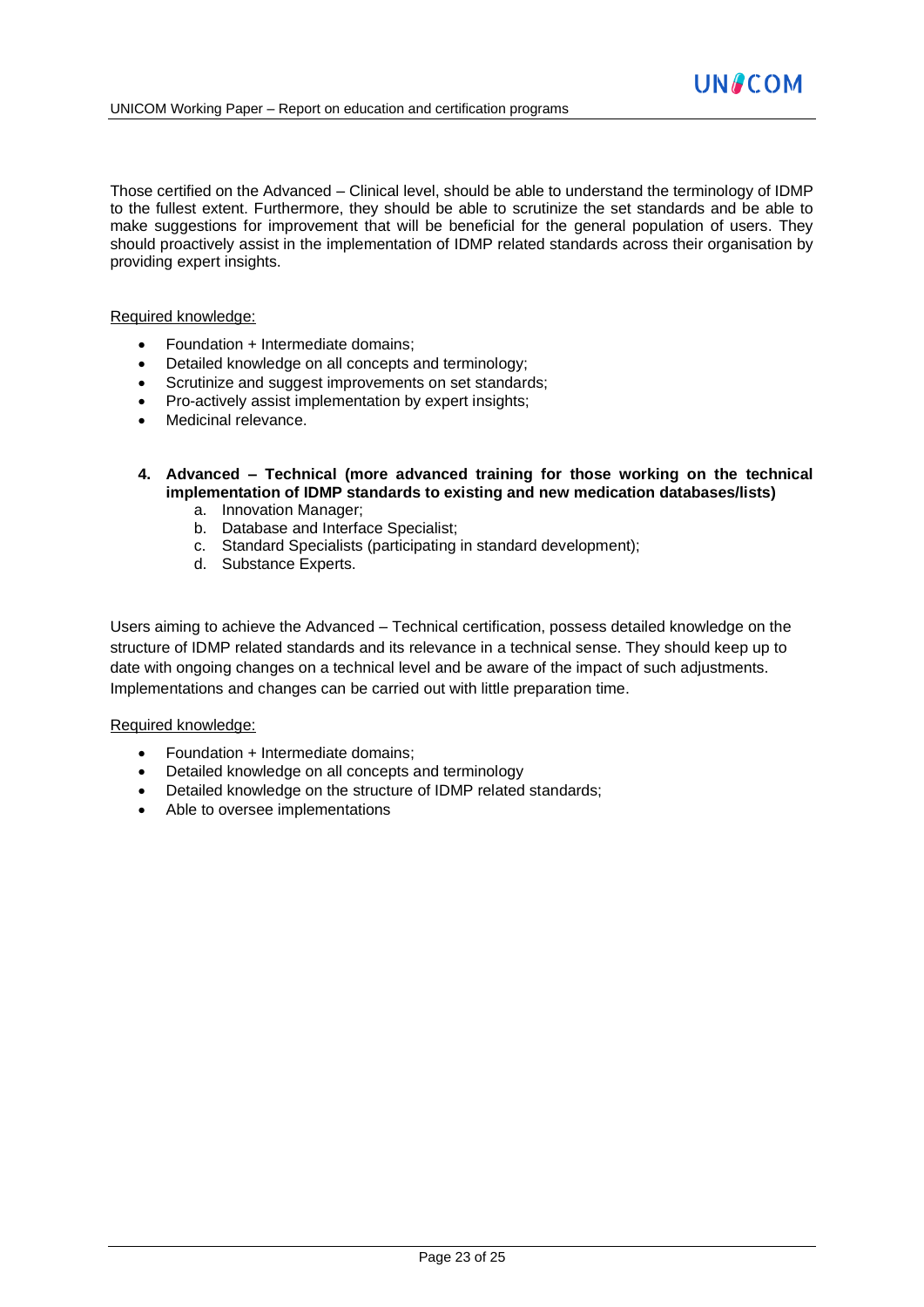# **7.4 Appendix IV – Interviews professionals**

Interviewees were identified based upon the need for detailing certain aspects of the initial framework and receiving feedback on our work so far. They were not meant to be representative of the full stakeholder spectrum of IDMP-related standards and terminologies.

#### **Table 4. Overview of interviewees, roles and organisations**

| <b>Name</b>       | <b>Role</b>                                                 | <b>Organisation</b>                     | <b>Organisation type</b>   |
|-------------------|-------------------------------------------------------------|-----------------------------------------|----------------------------|
| Craig Anderson    | Director Information<br>Management;                         | Pfizer, Canada                          | Industry user              |
| Martin Ingvar     | Professor of Integrative<br>Medicine                        | Karolinska Institute,<br>Sweden         | Educator                   |
| Remco Munnik      | Data consultant                                             | IPERION/Deloitte,<br><b>Netherlands</b> | Commercial<br>educator     |
| Anne Bourrelly    | <b>Director Regulatory</b><br><b>Information Management</b> | Roche, Switzerland                      | Industry user              |
| Philipp Weyermann | <b>Head of Regulatory</b><br>Assessment                     | SwissMedic,<br>Switzerland              | Regulatory<br>organisation |